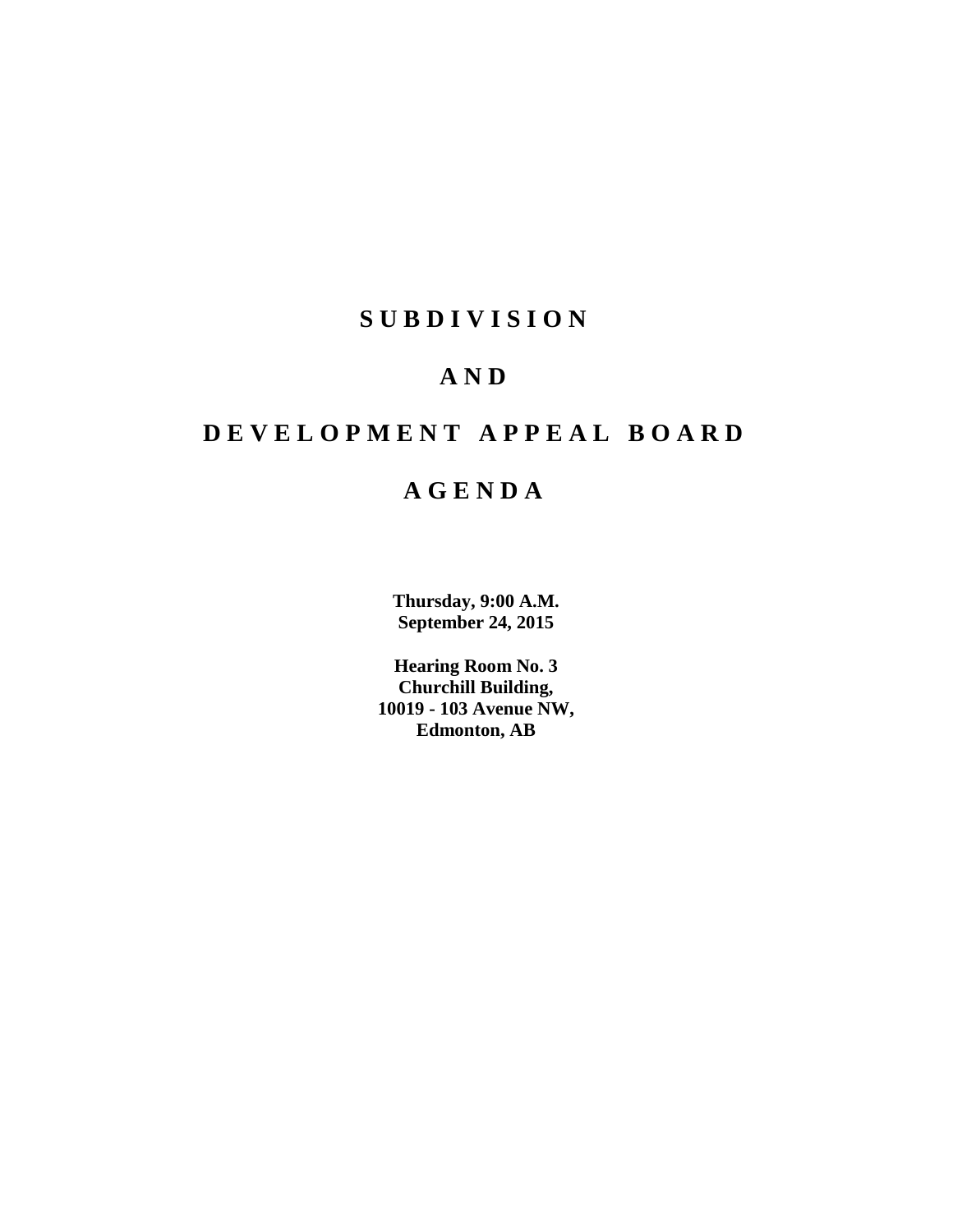$\overline{\phantom{a}}$ 

## **SUBDIVISION AND DEVELOPMENT APPEAL BOARD HEARING ROOM NO. 3**

|   | 9:00 A.M.           | SDAB-D-15-215 | Operate a Major Home Based Business (Big)<br>Glamour Exchange - consignment clothing<br>business)                                               |
|---|---------------------|---------------|-------------------------------------------------------------------------------------------------------------------------------------------------|
|   |                     |               | 390 - Blackburn Drive East SW<br>Project No.: 176139202-001                                                                                     |
|   | <b>TO BE RAISED</b> |               |                                                                                                                                                 |
| П | $1:00$ P.M.         | SDAB-D-15-161 | Construct 4 Dwellings of Row Housing with<br>attached Garages and to demolish the existing<br>Single Detached House and rear detached<br>Garage |
|   |                     |               | 15104 - 110 Avenue NW<br>Project No.: 149159648-001                                                                                             |
|   | <b>NOTE:</b>        |               | Unless otherwise stated, all references to "section numbers" refer to<br>the authority under the Edmonton Zoning Bylaw 12800.                   |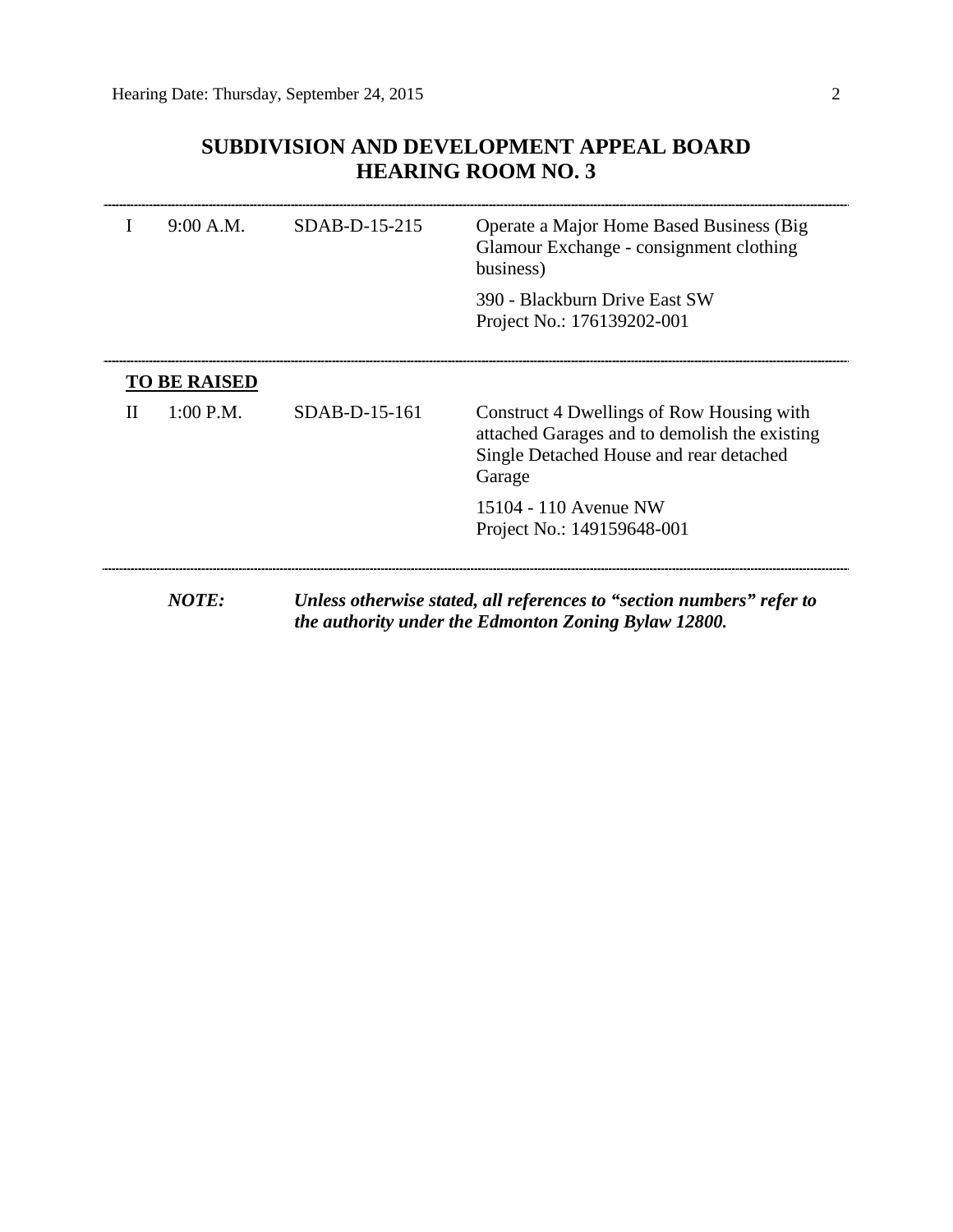#### **ITEM I: 9:00 A.M. FILE: SDAB-D-15-215**

#### AN APPEAL FROM THE DECISION OF THE DEVELOPMENT OFFICER BY AN ADJACENT PROPERTY OWNER

#### APPELLANT:

APPLICATION NO.: 176139202-001

APPLICATION TO: Operate a Major Home Based Business

DECISION OF THE

DEVELOPMENT AUTHORITY: Approved with conditions

clothing business)

(Big Glamour Exchange - consignment

DECISION DATE: August 13, 2015

DATE OF APPEAL: September 1, 2015

NOTIFICATION PERIOD: August 20, 2015 through September 2,

RESPONDENT: Nadia Salles

MUNICIPAL DESCRIPTION OF SUBJECT PROPERTY: 390 - Blackburn Drive East SW

OVERLAY: N/A

LEGAL DESCRIPTION: Plan 9722099 Blk 6 Lot 76

ZONE: RF1 Single Detached Residential Zone

2015

STATUTORY PLAN: Blackburne Neighbourhood Area Structure Plan

#### *Grounds for Appeal*

The Appellant provided the following reasons for appealing the decision of the Development Authority:

We wish to appeal the decision to approve a Major Home Based Business at the above address on the following grounds: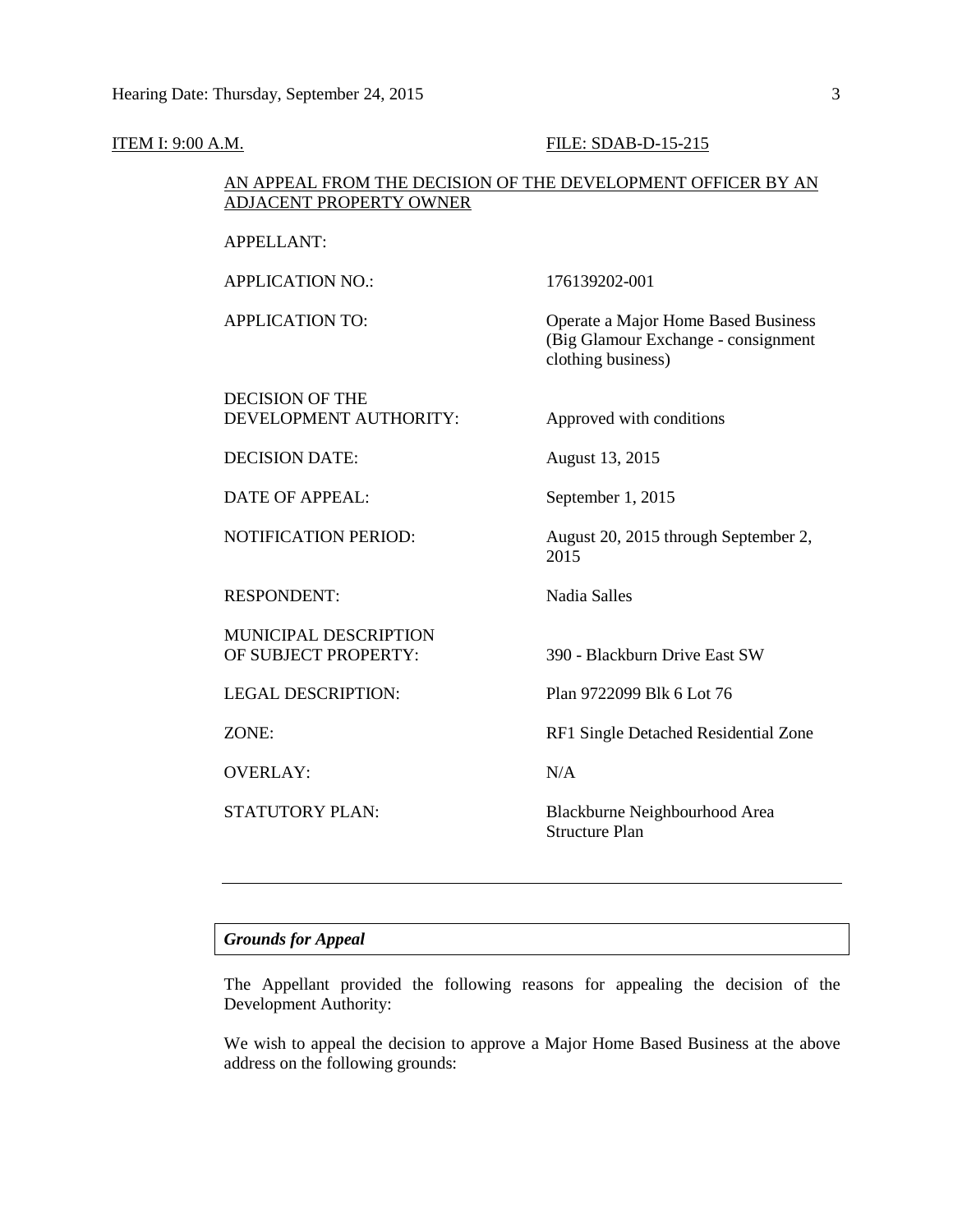- 1. Based on information received from the Planning Officer, the business shall not generate pedestrian or vehicular traffic, or parking, in excess of that which is characteristic of the zone in which it is located.
	- The location of the residence is at the far end of a secluded residential neighborhood. It is approximately 1.5 km from the nearest commercial property (convenience store). The residence is not on a bus route, and there is no through traffic in the neighborhood as there is only one entrance/exit. The traffic and parking in the neighborhood outside of the residents is very minimal. Any additional traffic is noticeable; even at the maximum of four vehicles per day due to the current low volume of traffic. Business traffic is not characteristic of the area. The attached map shows the location of the residence.
	- The Homeowners Association does not support this type of business based on the traffic issues for the location, as indicated.
- 2. Limitations of the permit indicate that all home visits shall occur between 8 am and 6 pm with no overlap, no dedicated waiting room, and by scheduled appointment only. The permit indicates a maximum of 4 visits per day.
	- The information on the business website does not support the limits set by the permit. The website does not state that visits are by appointment only, and invites potential customers to "visit or call", and clearly lists the residence address with a map and directions. The business hours are listed as 10am to 8 pm Monday to Friday, and Saturday 10am - 6 pm. The applicant had indicated to the Planning Officer on or before August 19, 2015 that the site was a work in progress. As of August 27, the information has not changed. As this is the information available to the public, it is reasonable to expect that there will be unscheduled visits during the posted hours of business, as well as possible overlapping visits. Screen captures of the website taken on August 27 are attached as reference.
- 3. The permit was approved based on one parking spot available for the scheduled visits. The information provided indicates that there two parking spots in the garage, and two spots on the driveway. Street parking is not considered to meet this requirement.
	- The garage at the residence is not available for parking as it appears to be used for other activities. Both spots on the driveway are routinely used by the current residents for parking, leaving no customer spots for parking.
	- The activities within the garage involve tools and machinery characteristic of engine repair, and have been used on a regular basis, frequently on a daily basis. There have been a number of ATVs, motorbikes, lawnmowers seen being worked on by the resident, and picked up by other individuals. Two calls to bylaw enforcement were made with concerns about the noise from the machinery and running of the motors. Two file numbers have been generated: July 2, 2015, #173575940-001, and August 12, #177440123-001. An EPS file number was also generated on August 23 when attempts were made to ask the resident to stop the machinery use after several hours out of respect for the neighbors was met with an aggressive response that quickly escalated. Complains from both parties are part of this file number.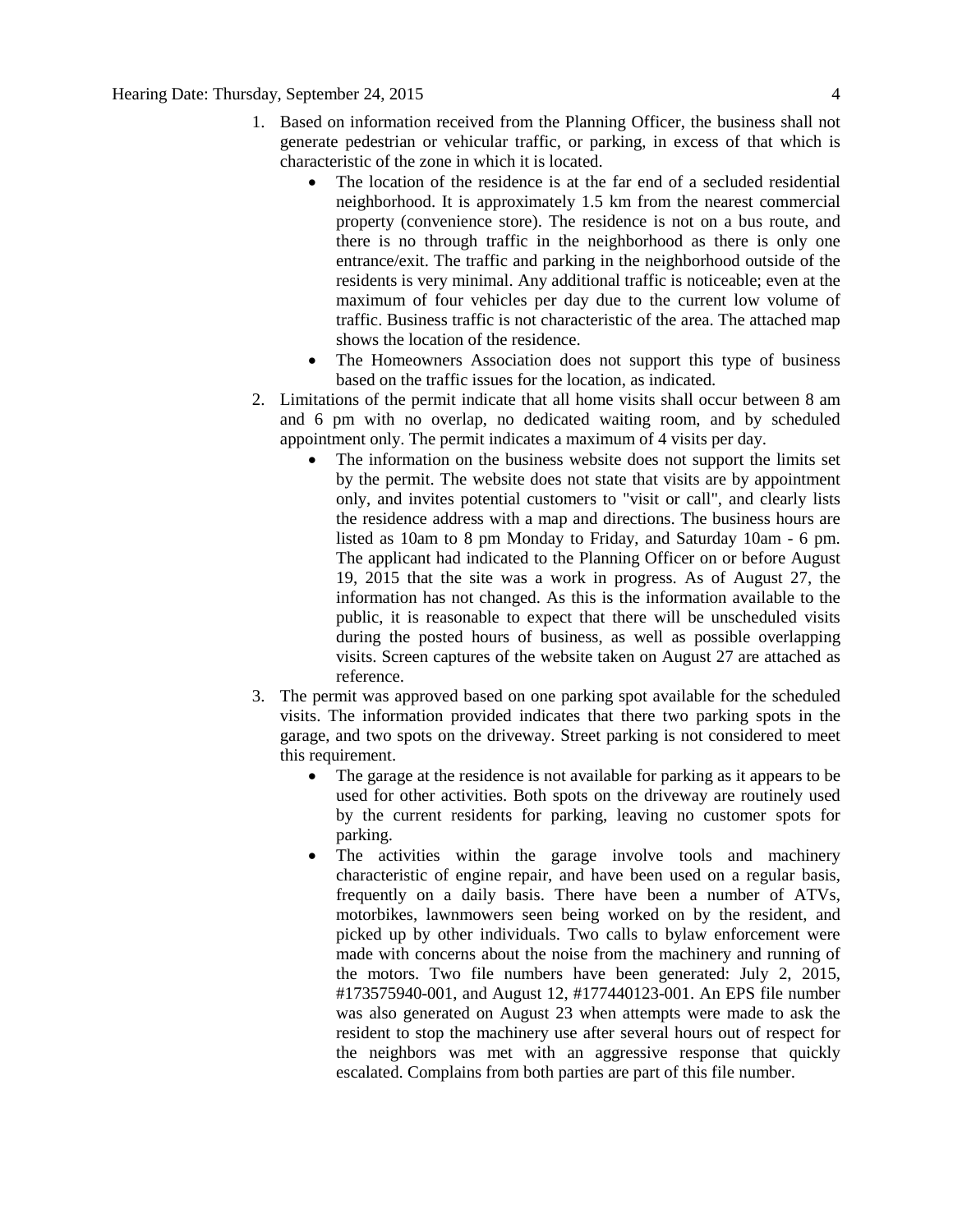- 4. There is no observable evidence to date to indicate that the residents are concerned or respectful of the quiet character and nature of this neighborhood, or are concerned with meeting the requirements of the permit.
	- Publicly available information does not align with the approved variance, potentially leading to non-typical neighborhood traffic; no visible attempts to correct the information have been made at the time of appeal.
	- The current use of the residence does not provide for the required parking.
	- Noise generating activities to date have demonstrated a lack of concern for the neighborhood and their neighbor's enjoyment of their own property. There have been no observable efforts to change the current activities, leaving reasonable doubt that the new business activities under this permit will not affect the neighborhood.
	- Concerns have also been raised about the impact of a traffic generating business on the surrounding properties, as one of the key benefits of this area is the quiet, secluded residential setting.
	- A call to the property management company (Houseme.ca) regarding the noise and activities has indicated that they were not aware of the application for a business licence or bylaw concerns and would be investigating these issues further.
- 5. There are no planned activities to monitor this business for compliance, leaving this duty to the current neighbors to monitor and report. Based on the outcomes of the bylaw investigation to date, there is no confidence that any concerns would be addressed in a meaningful way for the neighbors surrounding this business.

Based on these concerns we are respectfully requesting that approval of this permit is reconsidered. [unedited].

#### *General Matters*

#### **Appeal Information:**

The decision of the Development Authority was appealed by the property at 389 – Blackburn Drive East SW.

The *Municipal Government Act*, RSA 2000, c M-26 states the following:

#### **Grounds for Appeal**

685(2) In addition to an applicant under subsection (1), any person affected by an order, decision or development permit made or issued by a development authority may appeal to the subdivision and development appeal board.

#### **Appeals**

686(1) A development appeal to a subdivision and development appeal board is commenced by filing a notice of the appeal, containing reasons, with the board within 14 days,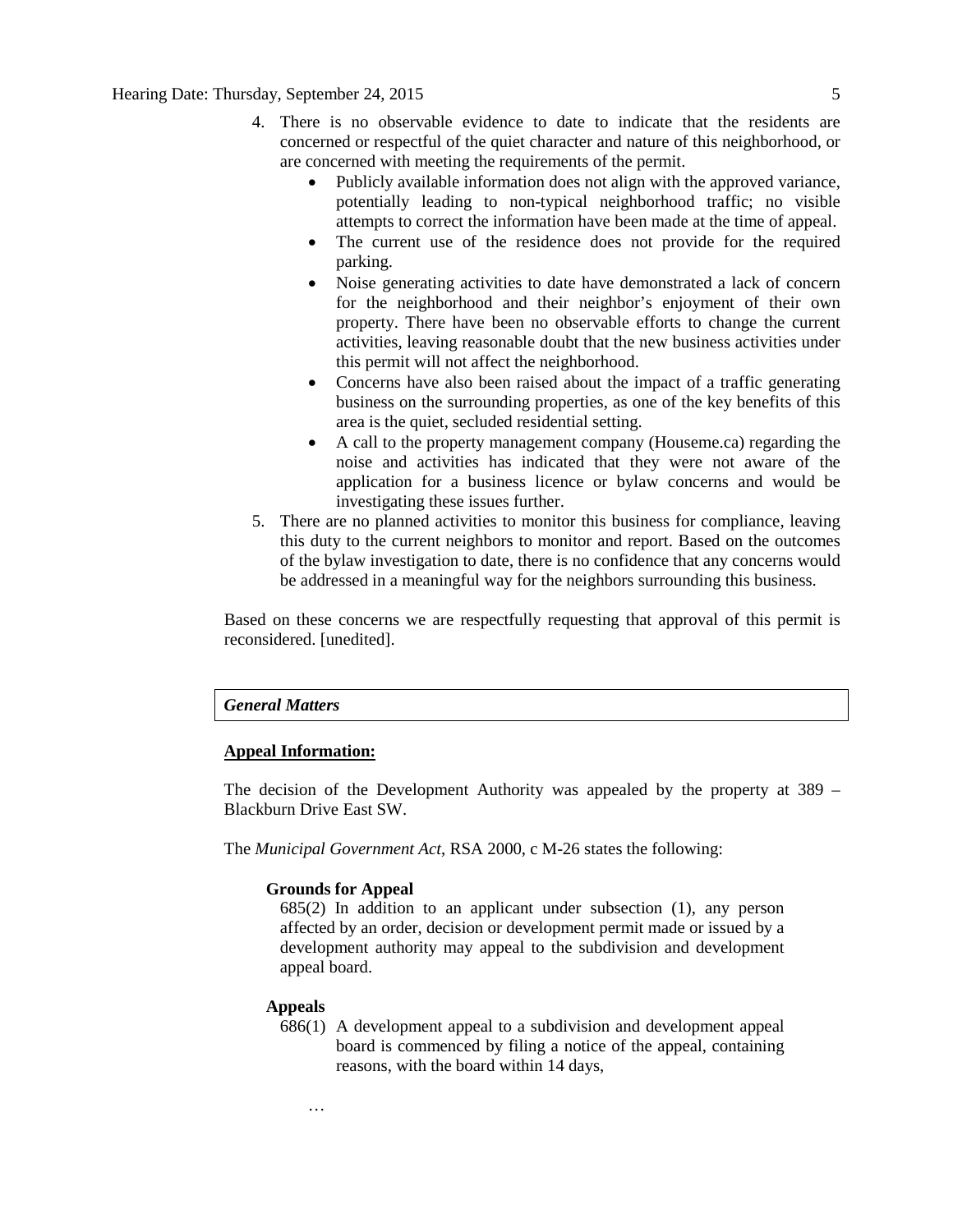…

(b) in the case of an appeal made by a person referred to in section 685(2), after the date on which the notice of the issuance of the permit was given in accordance with the land use bylaw.

The Board is advised that the decision of approval by the Development Officer is dated August 13, 2015. The Notice of Appeal Period began August 20, 2015 and ended September 2, 2015 and the Notice of Appeal was filed on September 1, 2015.

#### **General Provisions from the** *Edmonton Zoning Bylaw:*

Under section 110.3(7), a **Major Home Based Business** is a **Discretionary Use** in the RF1 Single Detached Residential Zone.

Under section 7.3(7), **Major Home Based Business** means:

development consisting of the use of an approved Dwelling or Accessory building by a resident of that Dwelling for one or more businesses such businesses may generate more than one business associated visit per day. The business use must be secondary to the residential Use of the building and shall not change the residential character of the Dwelling or Accessory building. The Dwelling may be used as a workplace by a nonresident. This Use Class includes Bed and Breakfast Operations but does not include General Retail Sales.

Section 110.1 states the following with respect to the **General Purpose** of the **RF1 Single Detached Residential Zone:**

…to provide for Single Detached Housing while allowing other forms of small scale housing in the form of Secondary Suites, Semi-detached Housing and Duplex Housing under certain conditions.

#### *Major Home Based Business*

Section 75 states a [Major Home Based Business](javascript:void(0);) shall comply with the following regulations:

- 1. there shall be no exterior display or advertisement other than an identification plaque or Sign a maximum of 20 [cm](javascript:void(0);) x [30.5](javascript:void(0);) cm in size located on the Dwelling;
- 2. there shall be no mechanical or electrical equipment used that creates external noise, or visible and audible interference with home electronics equipment in adjacent Dwellings;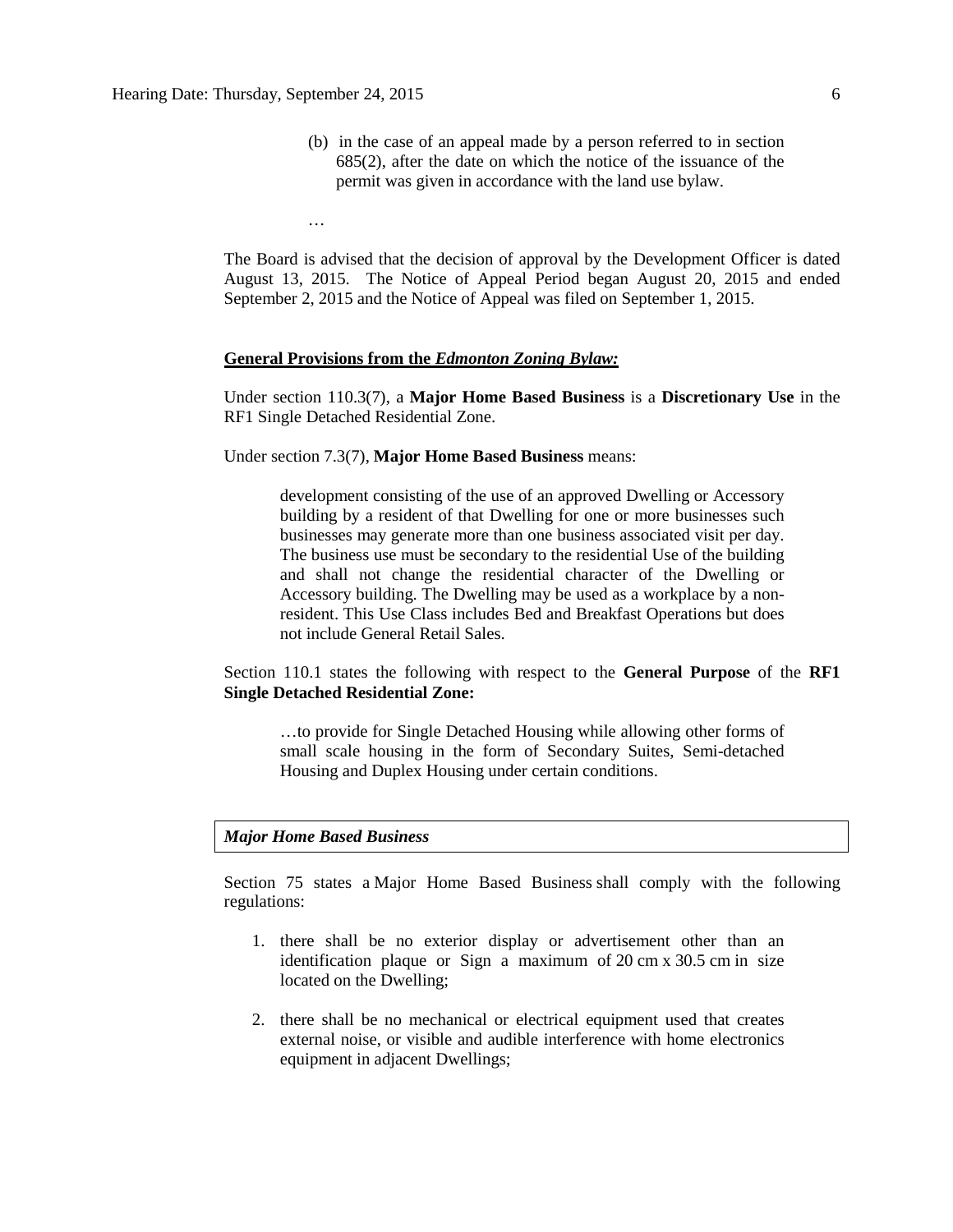- 3. the Major Home Based Business shall not generate pedestrian or vehicular traffic, or parking, in excess of that which is characteristic of the Zone in which it is located;
- 4. the number of non-resident employees or business partners working onsite shall not exceed two at any one time;
- 5. there shall be no outdoor business activity, or outdoor storage of material or equipment associated with the business. Indoor storage related to the business activity shall be allowed in either the Dwelling or Accessory buildings;
- 6. the Major Home Based Business shall not change the principal character or external appearance of the [Dwelling](javascript:void(0);) or [Accessory](javascript:void(0);) buildings;
- 7. a Bed and Breakfast Operation, operating as a Major Home Based Business shall have a maximum of two Sleeping Units. Cooking facilities shall not be located within the Sleeping Units. In addition to any other parking requirements of this Bylaw, one additional parking space shall be provided for each Sleeping Unit;
- 8. in addition to the information requirements of [subsection 13.1](http://webdocs.edmonton.ca/InfraPlan/zoningbylaw/ZoningBylaw/Part1/Administrative/13__Development_Application_Submissions.htm) of this Bylaw, each application for a Development Permit for the Use Class Major Home Based Business shall include a description of the business to be undertaken at the premises, an indication of the number of business visits per week, provision for parking, and where any materials or equipment associated with the business use are to be stored; and
- 9. the [Major Home Based Business](javascript:void(0);) shall not be allowed if, in the opinion of the Development Officer, such Use would be more appropriately located in a Commercial or Industrial Zone having regard for the overall compatibility of the Use with the residential character of the area.
- 10. a Major Home Based Business shall not be allowed within the same principal Dwelling containing a Secondary Suite or within the same Site containing a Garage Suite or a Garden Suite and an associated principal Dwelling, unless the Home Based Business is a Bed and Breakfast Operation and the Secondary Suite or the Garage Suite or the Garden Suite is an integral part of the Bed and Breakfast Operation.

#### NOTICE TO APPLICANT/APPELLANT

Provincial legislation requires that the Subdivision and Development Appeal Board issue its official decision in writing within fifteen days of the conclusion of the hearing. Bylaw No. 11136 requires that a verbal announcement of the Board's decision shall be made at the conclusion of the hearing of an appeal, but the verbal decision is not final nor binding on the Board until the decision has been given in writing in accordance with the *Municipal Government Act.*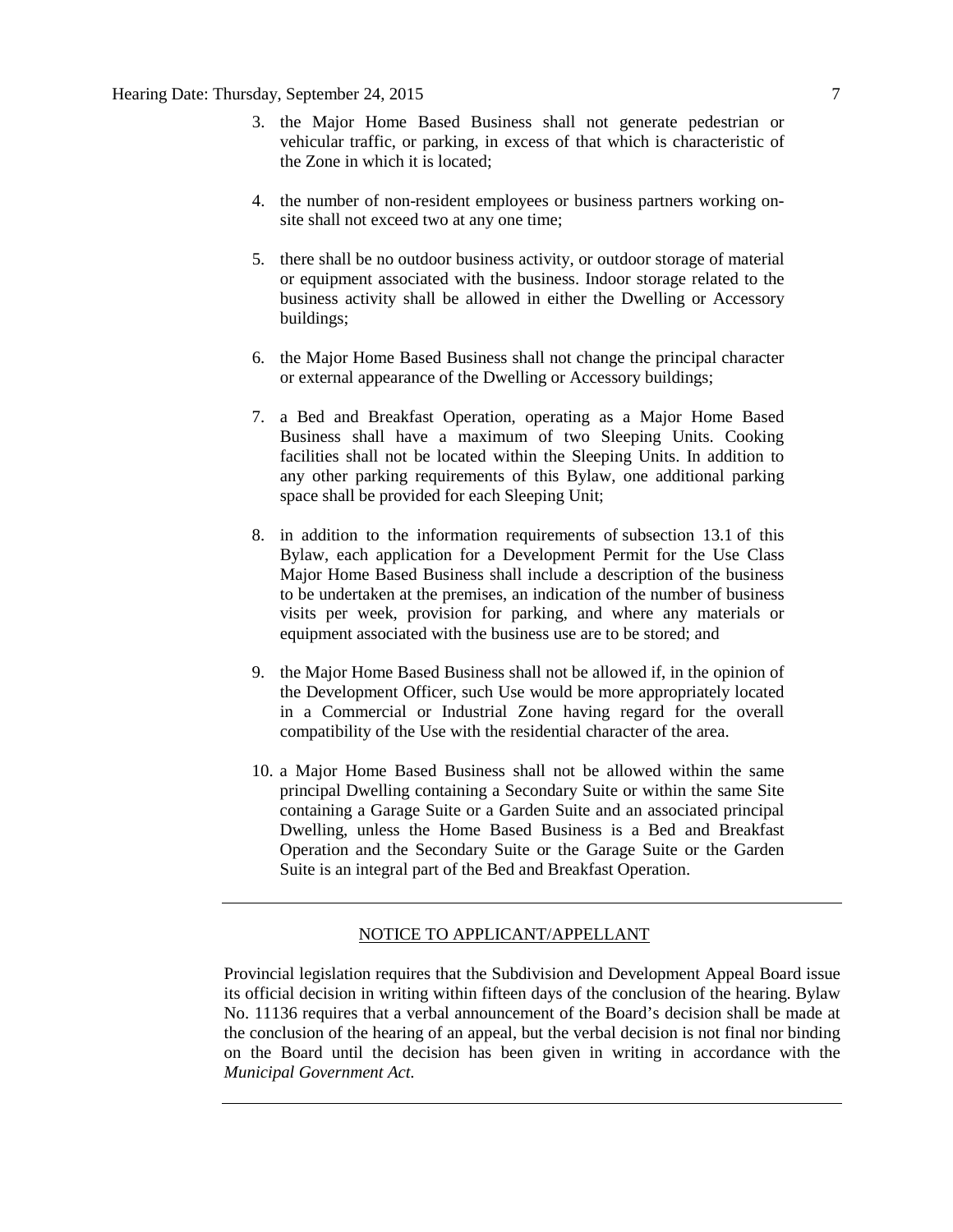| <b>dmönton</b>                                                                                | Project Number: 176139202-001<br><b>Application Date:</b><br>JUL 20, 2015<br>Printed:<br>September 1, 2015 at 4:04 PM |
|-----------------------------------------------------------------------------------------------|-----------------------------------------------------------------------------------------------------------------------|
|                                                                                               | $1$ of $3$<br><b>Application for</b><br>Page:                                                                         |
|                                                                                               | <b>Home Occupation</b>                                                                                                |
| This document is an application for a Development Permit for the development described below. |                                                                                                                       |
| <b>Applicant</b>                                                                              | Property Address(es) and Legal Description(s)                                                                         |
|                                                                                               | 390 - BLACKBURN DRIVE EAST SW<br>Plan 9722099 Blk 6 Lot 76                                                            |
| <b>SALLES, NADIA</b>                                                                          |                                                                                                                       |
|                                                                                               |                                                                                                                       |
| <b>Scope of Permit</b>                                                                        |                                                                                                                       |
| To operate a Major Home Based Business (Big Glamour Exchange - consignment clothing business) |                                                                                                                       |
| <b>Permit Details</b>                                                                         |                                                                                                                       |
| # of businesss related visits/day: 4                                                          | # of vehicles at one time: 1                                                                                          |
| Administration Office Only?: N                                                                | Business has Trailers or Equipment?: N                                                                                |
| Class of Permit: Class B                                                                      | Description of Business: Clothing business. online/in-person<br>customer.                                             |
| Do you live at the property?: Y                                                               | Expiry Date: 2020-08-13 00:00:00                                                                                      |
| Outdoor storage on site?: N                                                                   |                                                                                                                       |
| I/We certify that the above noted details are correct.                                        |                                                                                                                       |
| Applicant signature:                                                                          |                                                                                                                       |
| <b>Development Permit Decision</b><br>Approved                                                |                                                                                                                       |
|                                                                                               |                                                                                                                       |
|                                                                                               |                                                                                                                       |
|                                                                                               |                                                                                                                       |
|                                                                                               |                                                                                                                       |
|                                                                                               |                                                                                                                       |
|                                                                                               |                                                                                                                       |
|                                                                                               |                                                                                                                       |
|                                                                                               |                                                                                                                       |
|                                                                                               |                                                                                                                       |
|                                                                                               |                                                                                                                       |
|                                                                                               |                                                                                                                       |
|                                                                                               |                                                                                                                       |
|                                                                                               |                                                                                                                       |
|                                                                                               |                                                                                                                       |
|                                                                                               |                                                                                                                       |
|                                                                                               |                                                                                                                       |
|                                                                                               |                                                                                                                       |
|                                                                                               |                                                                                                                       |
|                                                                                               | THIS IS NOT A PERMIT                                                                                                  |
|                                                                                               |                                                                                                                       |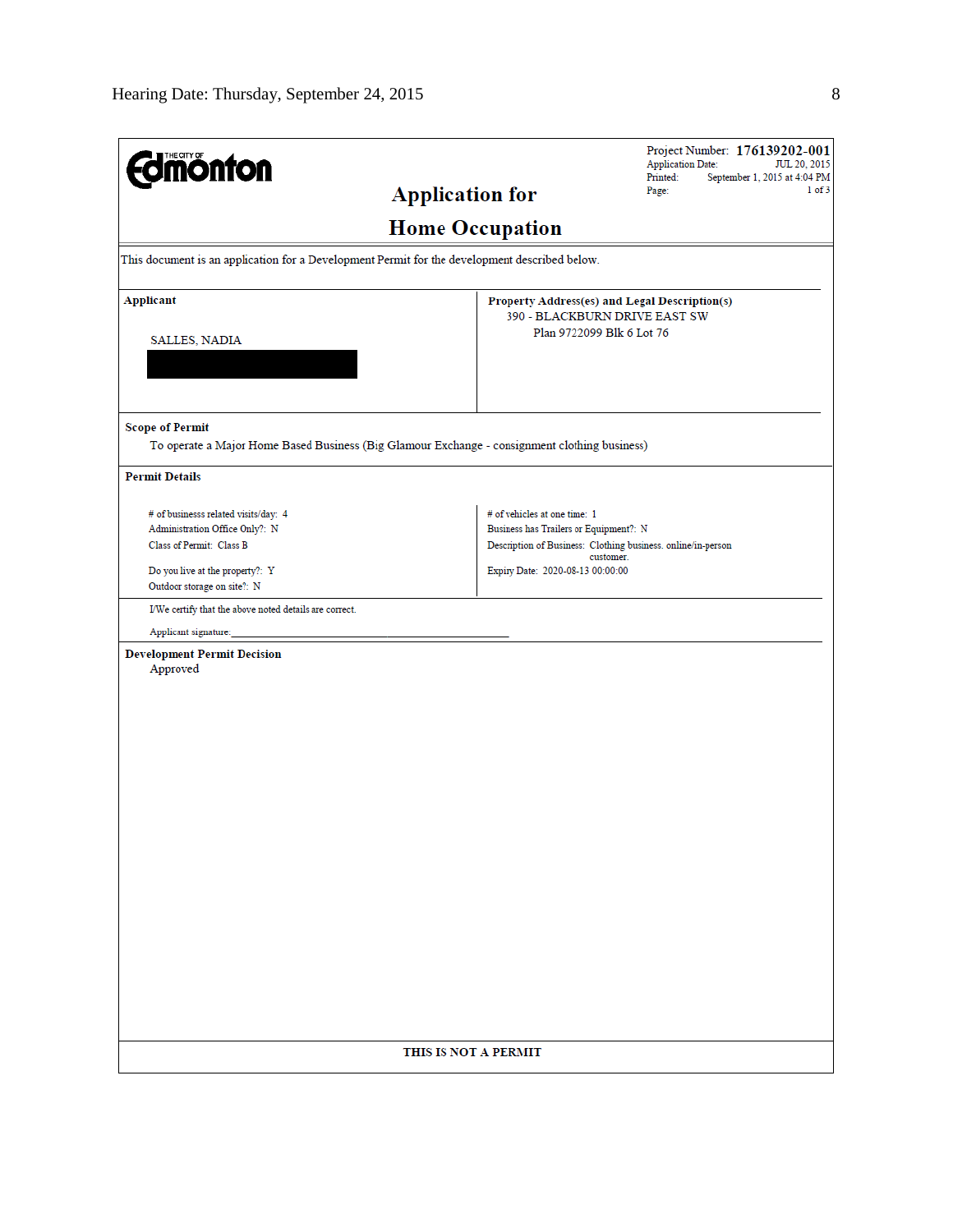| <b>nonton</b>                                                                                                                                                                                                                                                                                                                                                                                                                                                                                  | Project Number: 176139202-001<br><b>Application Date:</b><br>JUL 20, 2015 |
|------------------------------------------------------------------------------------------------------------------------------------------------------------------------------------------------------------------------------------------------------------------------------------------------------------------------------------------------------------------------------------------------------------------------------------------------------------------------------------------------|---------------------------------------------------------------------------|
| <b>Application for</b>                                                                                                                                                                                                                                                                                                                                                                                                                                                                         | Printed:<br>September 1, 2015 at 4:04 PM<br>$2$ of $3$<br>Page:           |
| <b>Home Occupation</b>                                                                                                                                                                                                                                                                                                                                                                                                                                                                         |                                                                           |
| <b>Subject to the Following Conditions</b><br>1. This Development Permit is NOT valid until the Notification Period expires in accordance to Section 21.1. (Reference Section<br>17.1)                                                                                                                                                                                                                                                                                                         |                                                                           |
| 2. This Development Permit may be revoked or invalidated, at any time, if the Major Home Based Business as stated in the Permit<br>Details, or if the character or appearance of the Dwelling or Accessory Building, changes.                                                                                                                                                                                                                                                                  |                                                                           |
| 3. The Major Home Based Business shall be operated by a resident of the Dwelling on the property and must be secondary to the<br>residential use of the Building (Section 7.3(7)).                                                                                                                                                                                                                                                                                                             |                                                                           |
| 4. 3 Parking spaces shall be used for the purpose of accommodating the vehicles of clients, customers, employees, members,<br>residents or visitors in connection with the Single Detached House or Major Home Based Business. (Section 54.1(1)(c)).                                                                                                                                                                                                                                           |                                                                           |
| 5. There shall be no exterior display or advertisement other than an identification plaque or Sign a maximum of 20 cm x 30.5 cm in<br>size located on the Dwelling (section $75(1)$ )                                                                                                                                                                                                                                                                                                          |                                                                           |
| 6. There shall be no mechanical or electrical equipment used that creates external noise, or visible and audible interference with<br>home electronics equipment in adjacent Dwellings (section 75(2))                                                                                                                                                                                                                                                                                         |                                                                           |
| 7. The Major Home Based Business shall not generate pedestrian or vehicular traffic, or parking, in excess of that which is<br>characteristic of the Zone in which it is located (section 75(3))                                                                                                                                                                                                                                                                                               |                                                                           |
| 8. All client visits shall be scheduled by appointment only between 8:00 AM to 6:00 PM, and no two appointments shall overlap.<br>No dedicated waiting room for this business shall be created inside the dwelling.                                                                                                                                                                                                                                                                            |                                                                           |
| 9. The number of non-resident employees or business partners working on-site shall not exceed two at any one time (Section 75(4))                                                                                                                                                                                                                                                                                                                                                              |                                                                           |
| 10. There shall be no outdoor business activity, or outdoor storage of material or equipment associated with the business. Indoor<br>storage related to the business activity shall be allowed in either the Dwelling or Accessory buildings (Section $75(5)$ )                                                                                                                                                                                                                                |                                                                           |
| <b>NOTES:</b>                                                                                                                                                                                                                                                                                                                                                                                                                                                                                  |                                                                           |
| i. Unless otherwise stated, all above references to section numbers refer to the authority under the Edmonton Zoning Bylaw 12800.                                                                                                                                                                                                                                                                                                                                                              |                                                                           |
| ii. The City of Edmonton does not conduct independent environmental checks of land within the City. If you are concerned about<br>the suitability of this property for any purpose, you should conduct your own tests and reviews. The City of Edmonton, in issuing<br>this Development Permit, makes no representations and offers no warranties as to the suitability of the property for any purpose or<br>as to the presence or absence of any environmental contaminants on the property. |                                                                           |
| Variances                                                                                                                                                                                                                                                                                                                                                                                                                                                                                      |                                                                           |
| 1. Class B Discretionary Development: Major Home Based Business is a Discretionary Use in the RF1 zone. (Section 110.3(7))                                                                                                                                                                                                                                                                                                                                                                     |                                                                           |
| Notes:                                                                                                                                                                                                                                                                                                                                                                                                                                                                                         |                                                                           |
| A variance was granted for this Development Permit pursuant to Sections 11.3 and 11.4. Subject to the right of appeal the permit is<br>NOT VALID until the required Notification Period expires (date noted below) in accordance with Sections 21.1 and 17.1.                                                                                                                                                                                                                                  |                                                                           |
| Unless otherwise stated, all above references to section numbers refer to the authority under the Edmonton Zoning Bylaw 12800.                                                                                                                                                                                                                                                                                                                                                                 |                                                                           |
|                                                                                                                                                                                                                                                                                                                                                                                                                                                                                                |                                                                           |
| THIS IS NOT A PERMIT                                                                                                                                                                                                                                                                                                                                                                                                                                                                           |                                                                           |
|                                                                                                                                                                                                                                                                                                                                                                                                                                                                                                |                                                                           |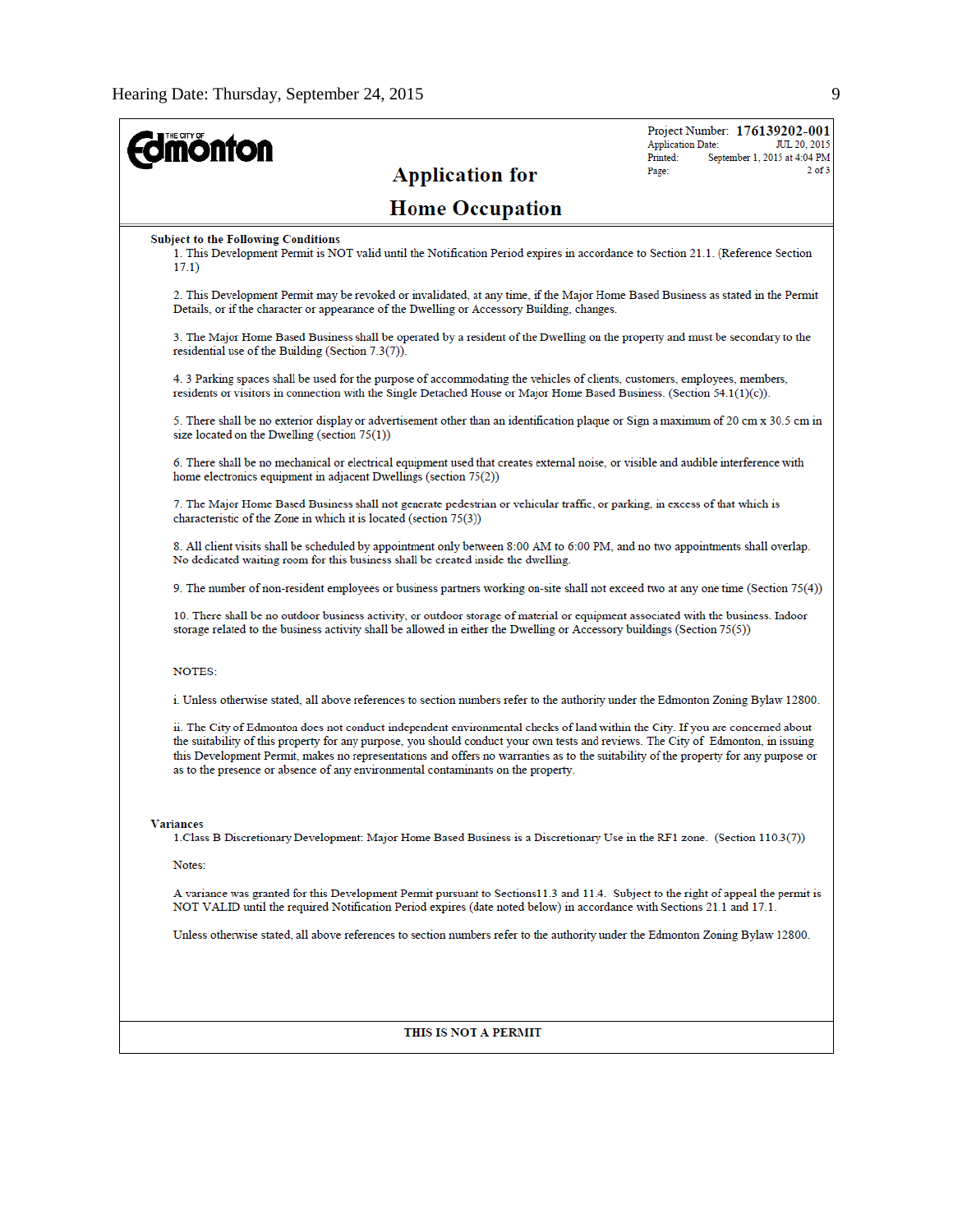| <b>Jmönton</b>                                                                                                                                                              |                   |                        |                      | Project Number: 176139202-001<br><b>Application Date:</b><br>JUL 20, 2015<br>Printed:<br>September 1, 2015 at 4:04 PM |  |  |  |
|-----------------------------------------------------------------------------------------------------------------------------------------------------------------------------|-------------------|------------------------|----------------------|-----------------------------------------------------------------------------------------------------------------------|--|--|--|
|                                                                                                                                                                             |                   | <b>Application for</b> |                      | $3$ of $3$<br>Page:                                                                                                   |  |  |  |
|                                                                                                                                                                             |                   | <b>Home Occupation</b> |                      |                                                                                                                       |  |  |  |
| <b>Rights of Appeal</b><br>This approval is subject to the right of appeal as outlined in Chapter 24, Section 683 through 689 of the Municipal Government<br>Amendment Act. |                   |                        |                      |                                                                                                                       |  |  |  |
| Issue Date: Aug 13, 2015<br>Development Authority: HAMILTON, FIONA                                                                                                          | Signature: _      |                        |                      |                                                                                                                       |  |  |  |
| Notice Period Begins: Aug 20, 2015<br>Fees                                                                                                                                  |                   | Ends:Sep 02, 2015      |                      |                                                                                                                       |  |  |  |
|                                                                                                                                                                             | <b>Fee Amount</b> | <b>Amount Paid</b>     |                      | <b>Date Paid</b>                                                                                                      |  |  |  |
| Dev. Application Fee                                                                                                                                                        | \$291.00          | \$291.00               | Receipt#<br>02599439 | Jul 20, 2015                                                                                                          |  |  |  |
| <b>Total GST Amount:</b>                                                                                                                                                    | \$0.00            |                        |                      |                                                                                                                       |  |  |  |
| <b>Totals for Permit:</b>                                                                                                                                                   | \$291.00          | \$291.00               |                      |                                                                                                                       |  |  |  |
|                                                                                                                                                                             |                   | THIS IS NOT A PERMIT   |                      |                                                                                                                       |  |  |  |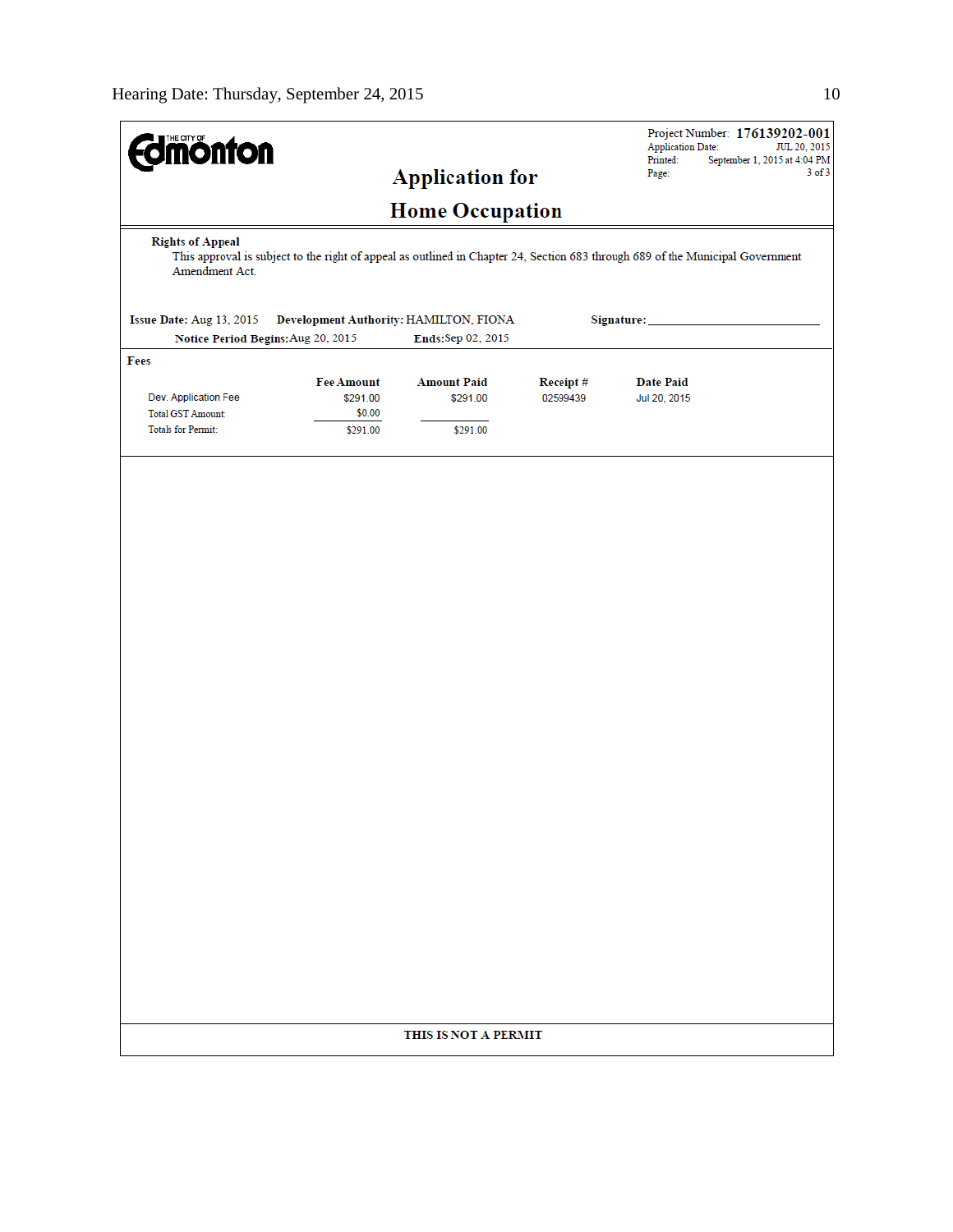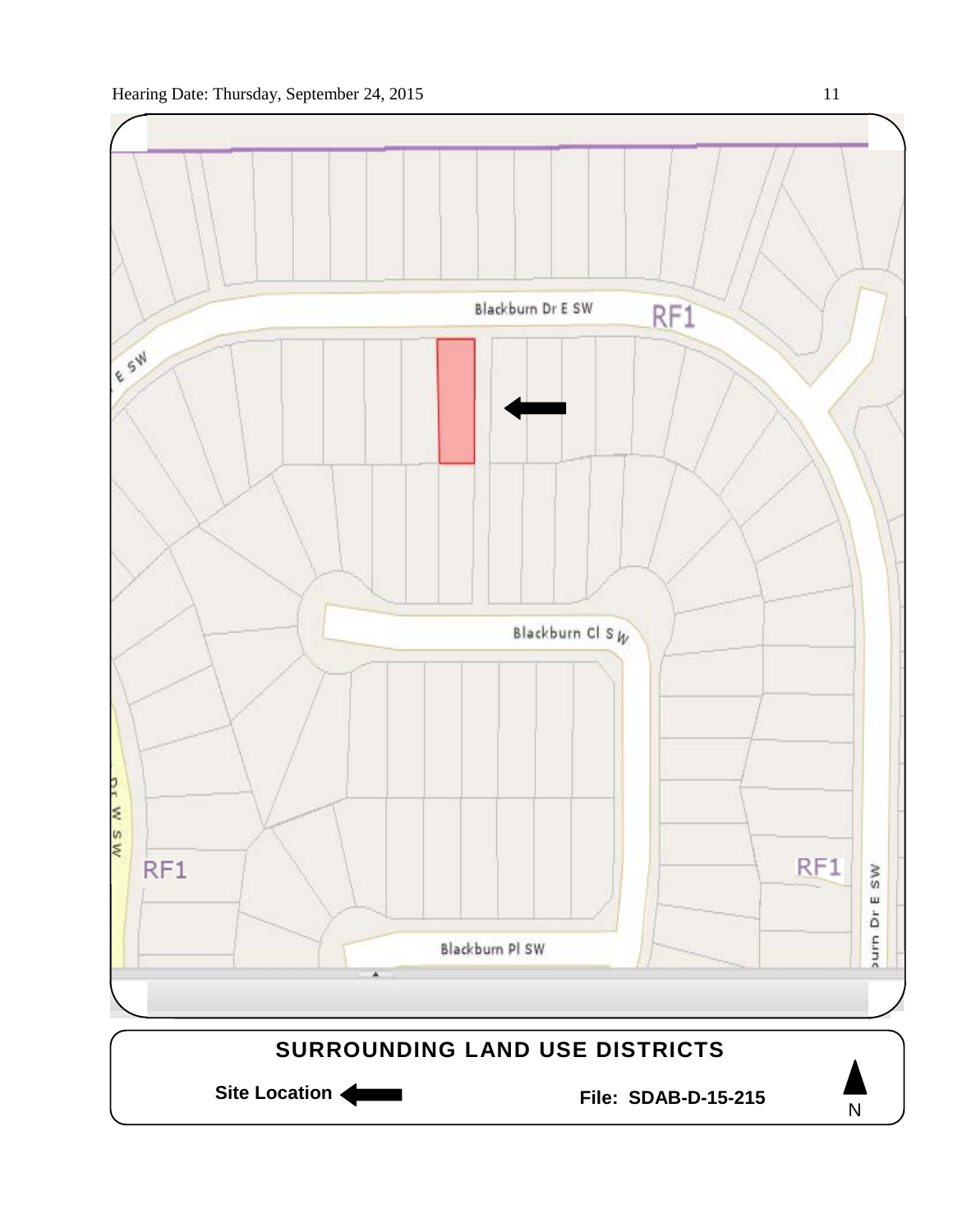# **TO BE RAISED**

#### **ITEM II: 1:00 P.M. FILE: SDAB-D-15-161**

#### AN APPEAL FROM THE DECISION OF THE DEVELOPMENT OFFICER

| <b>APPELLANT:</b> |  |
|-------------------|--|
|                   |  |

APPLICATION NO.: 149159648-001

APPLICATION TO: Construct 4 Dwellings of Row Housing

DECISION OF THE DEVELOPMENT AUTHORITY: Refused

DECISION DATE: April 10, 2015

DATE OF APPEAL: June 29, 2015

MUNICIPAL DESCRIPTION OF SUBJECT PROPERTY: 15104 - 110 Avenue NW

STATUTORY PLAN: N/A

detached Garage

LEGAL DESCRIPTION: Plan 4874HW Blk 12 Lot 1

ZONE: RF3 Small Scale Infill Development Zone

with attached Garages and to demolish the existing Single Detached House and rear

OVERLAY: Mature Neighbourhood Overlay

#### *Grounds for Appeal*

The Appellant provided the following reasons for appealing the decision of the Development Authority:

The rear 40 percent Setback is applicable given the corner lot and the allowances for such the underlined zoning.

The flanking side driveway access is consistent with other properties in the area.

We are willing to provide landscaping and features as required to buffer the adjacent neighbour.

Given the other higher density projects that exist we meet the intent and characteristics of the neighbourhood. [unedited].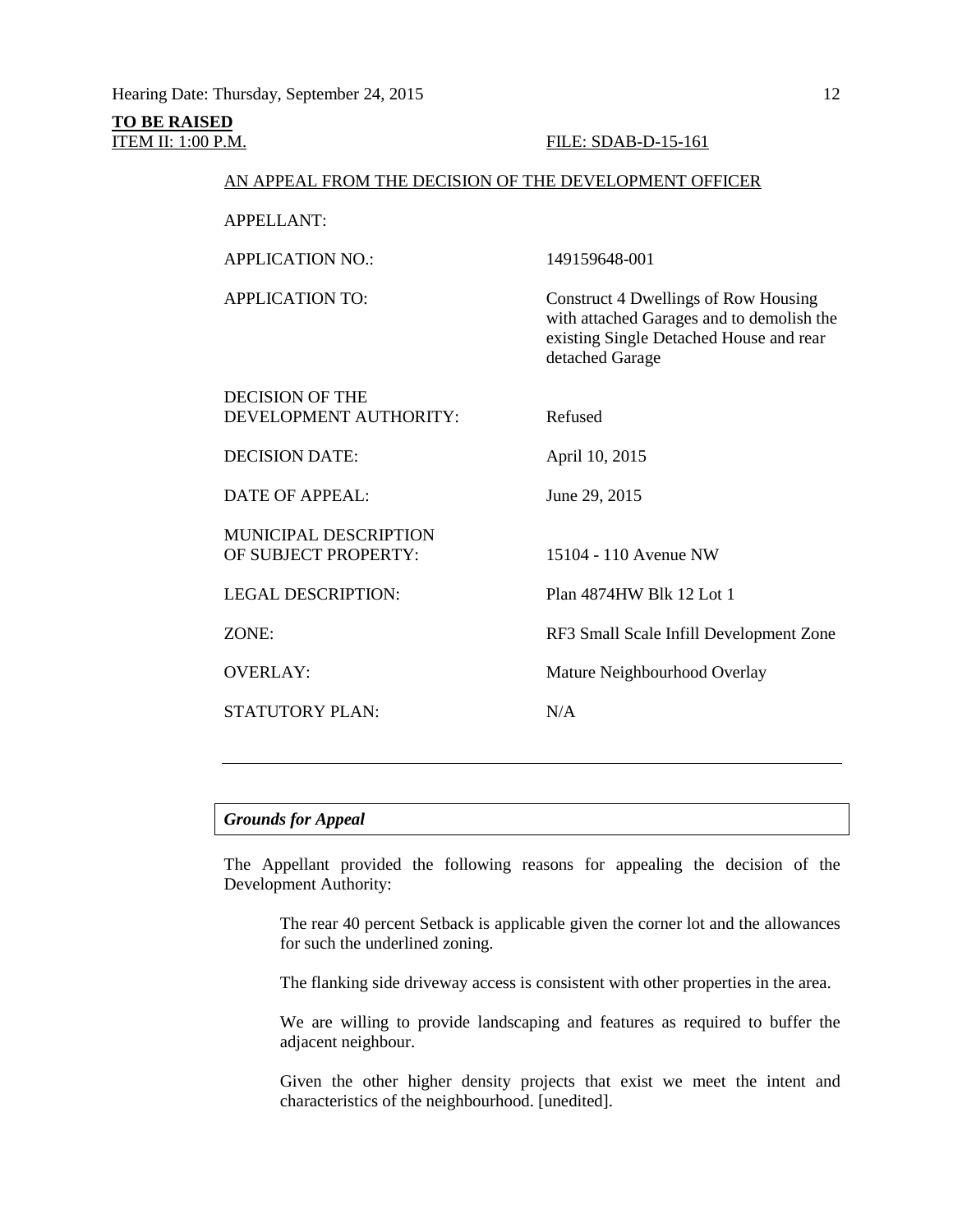#### *General Matters*

#### **Appeal Information:**

The *Municipal Government Act*, RSA 2000, c M-26 states the following:

#### **Grounds for Appeal**

685(1) If a development authority

- (a) fails or refuses to issue a development permit to a person,
- (b) issues a development permit subject to conditions, or
- (c) issues an order under section 645,

the person applying for the permit or affected by the order under section 645 may appeal to the subdivision and development appeal board.

#### **Appeals**

- 686(1) A development appeal to a subdivision and development appeal board is commenced by filing a notice of the appeal, containing reasons, with the board within 14 days,
	- (a) in the case of an appeal made by a person referred to in section 685(1), after
		- (i) the date on which the person is notified of the order or decision or the issuance of the development permit, or

The decision of refusal by the Development Officer is dated April 10, 2015. Fourteen days from the decision date is April 24, 2015 and the Notice of Appeal was filed on June 29, 2015.

#### **July 22, 2015 hearing motion:**

…

The Subdivision and Development Appeal Board at a hearing on July 22, 2015 made and passed the following motion:

With the consent of the parties, this matter is tabled to September 23 or 24, 2015, to give the Appellant the opportunity to present evidence regarding the late filing issue.

#### **General Provisions from the** *Edmonton Zoning Bylaw:*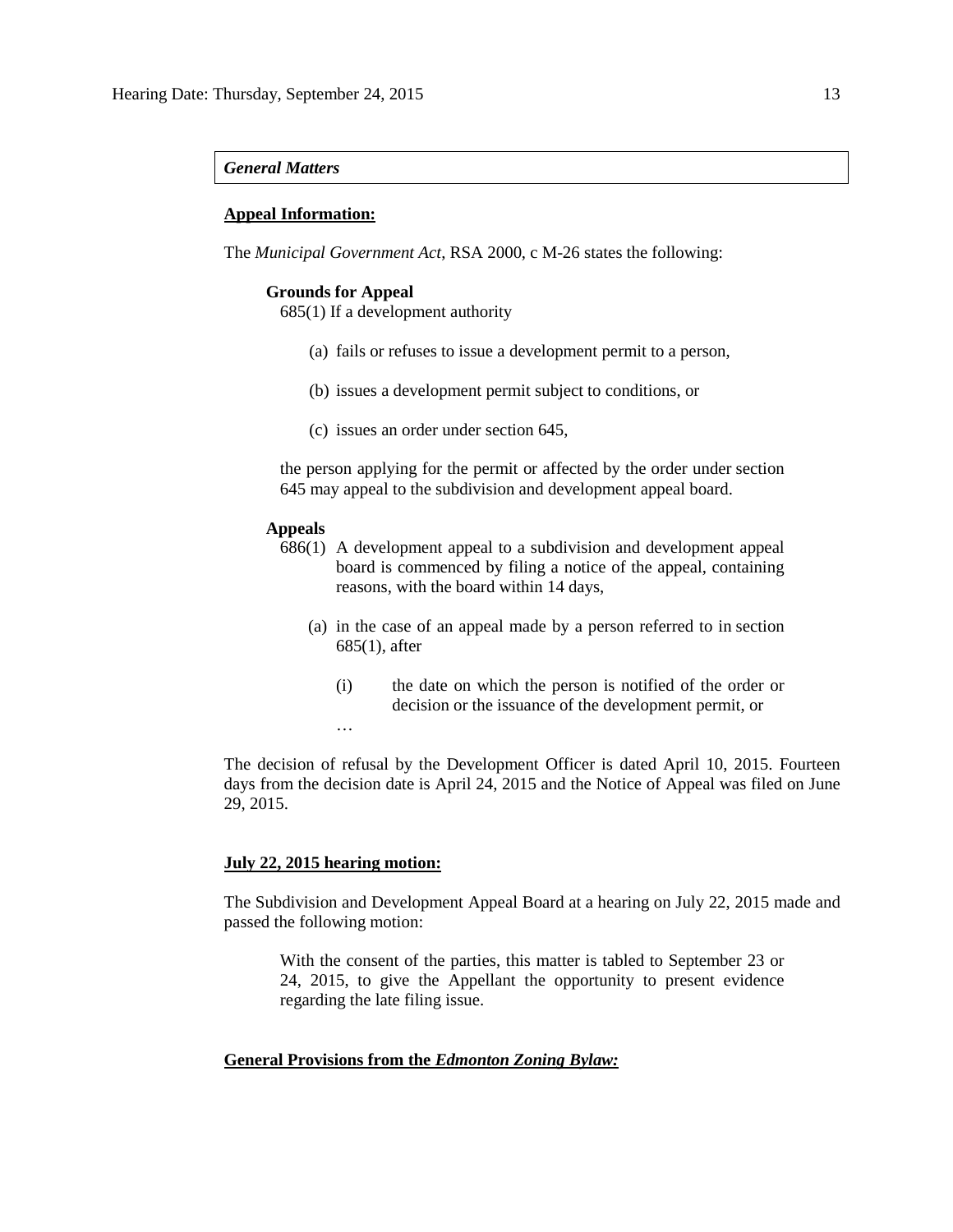#### Hearing Date: Thursday, September 24, 2015 14

Under section 140.3(5), **Row Housing** is a **Permitted Use** in the RF3 Small Scale Infill Development Zone.

Under section 7.2(6), **Row Housing** means:

development consisting of a building containing a row of three or more Dwellings joined in whole or in part at the side only with no Dwelling being placed over another in whole or in part. Individual Dwellings are separated from one another by a Party Wall. Each Dwelling has separate, individual, and direct access to Grade. This Use Class does not include Stacked Row Housing or Blatchford Townhousing.

### Section 140.1 states the following with respect to the **General Purpose** of the **RF3 Small Scale Infill Development Zone:**

…to provide for Single Detached Housing and Semi-detached Housing while allowing small-scale conversion and infill redevelopment to buildings containing up to four Dwellings, and including Secondary Suites under certain conditions.

Section 814.3(24) states "When a Development Permit application is made and the Development Officer determines that the proposed development does not comply with the regulations contained in this Overlay:

- a. the applicant shall contact the affected parties, being each assessed owner of land wholly or partly located within a distance of [60.0](javascript:void(0);) m of the Site of the proposed development and the President of each affected Community League;
- b. the applicant shall outline, to the affected parties, any requested variances to the Overlay and solicit their comments on the application;
- c. the applicant shall document any opinions or concerns, expressed by the affected parties, and what modifications were made to address their concerns; and
- d. the applicant shall submit this documentation to the Development Officer no sooner than twenty-one calendar days after giving the information to all affected parties."

*General Purpose of the Mature Neighbourhood Overlay*

Section 814.1 states the following with respect to the **General Purpose** of the **Mature Neighbourhood Overlay** is:

…to ensure that new low density development in Edmonton's mature residential neighbourhoods is sensitive in scale to existing development, maintains the traditional character and pedestrian-friendly design of the streetscape, ensures privacy and sunlight penetration on adjacent properties and provides opportunity for discussion between applicants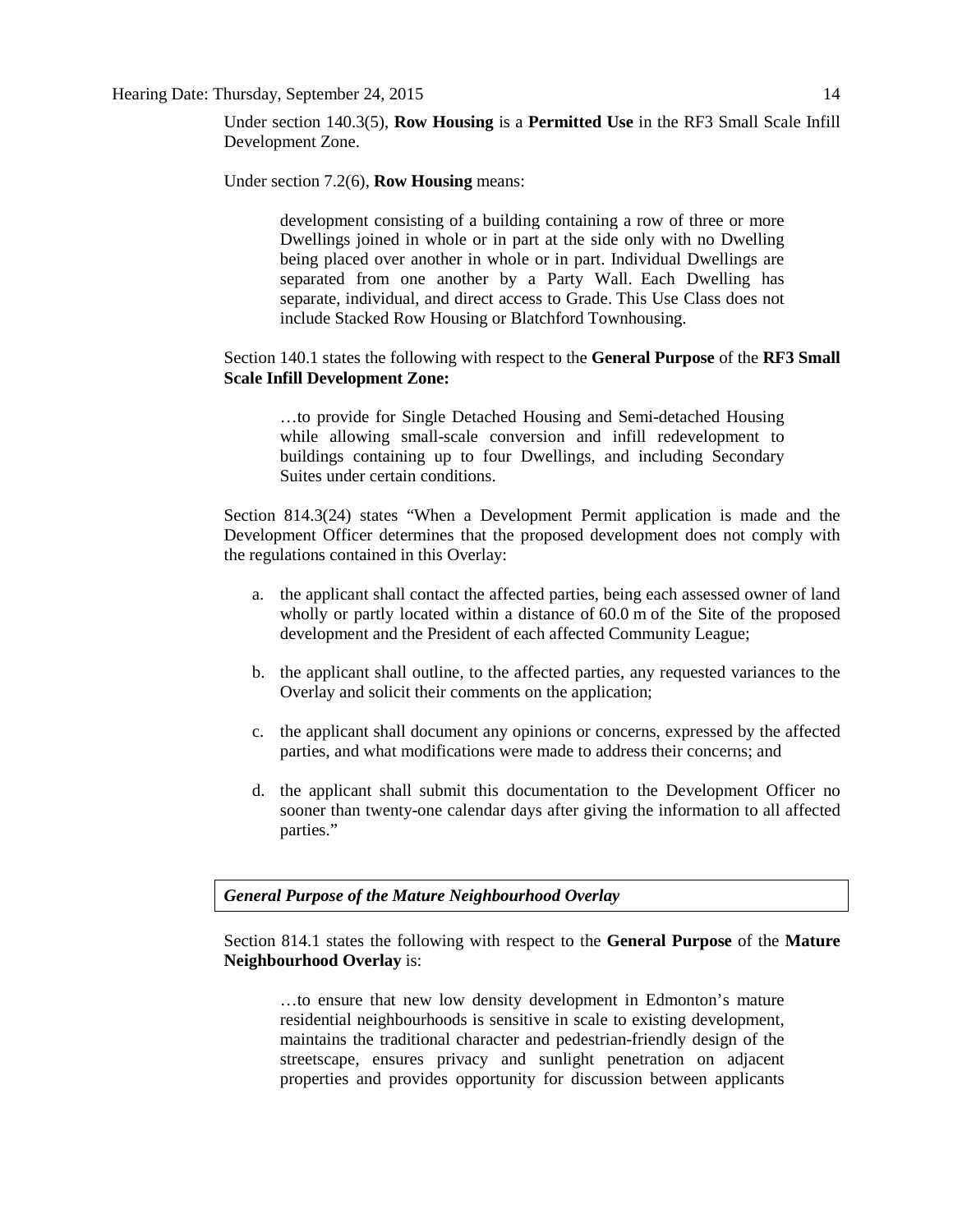and neighbouring affected parties when a development proposes to vary the Overlay regulations.

#### **Development Officer's Determination:**

Proposed Row Housing shows a 26.51 m long rear facade with multiple windows facing the adjacent Site. This will interfere with the privacy and enjoyment of the neighbouring property. [unedited].

#### *Rear Setback requirement*

Section 814.3(5) states "The minimum Rear Setback shall be 40% of Site depth. Row Housing not oriented to a public roadway is exempt from this Overlay requirement."

Section 6.1(82) defines **Rear Setback** to mean "the distance that a development or a specified portion of it, must be set back from a Rear Lot Line. A Rear Setback is not a Rear Yard, Amenity Space or Separation Space



#### **Development Officer's Determination:**

Required  $40\% = 37.19$ m x  $40\% = 14.876$ m Proposed: 4.55m Deficient by 10.327m [unedited].

#### *Location requirement*

Section 814.3(10) states "Regardless of whether a Site has existing vehicular access from the front or flanking public roadway, there shall be no such access where an abutting Lane exists, and

a. a Treed Landscaped Boulevard is present along the roadway adjacent to the property line;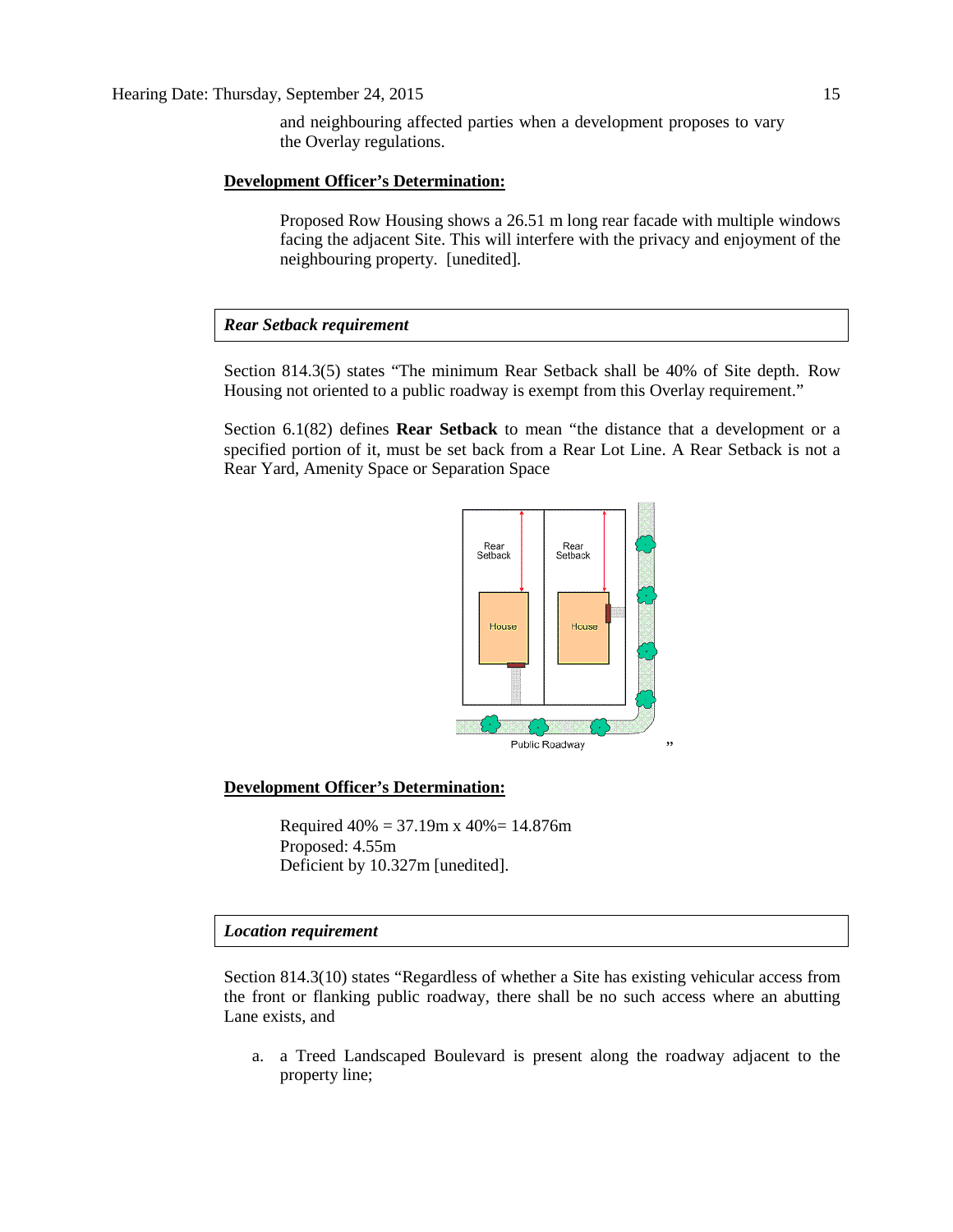- b. the Site Width is less than 15.5 metres; or
- c. fewer than 50 percent of principal Dwellings on the blockface have vehicular access from the front or flanking roadway."

Section 6.1(106) defines **Treed Landscaped Boulevard** to mean "that portion of public road right-of-way which has been landscaped with trees planted at intervals."

#### **Development Officer's Determination:**

Proposed vehicular access is from the Flanking public road which has an abutting Lane and a Treed Landscaped Boulevard. [unedited].

#### *Private Outdoor Amenity Area*

Section 140.4(15) states "Private Outdoor Amenity Area shall be provided on Site in accordance with Section 47 of this Bylaw."

Section 47.5 states "Neither the width nor the length of any Private Outdoor Amenity Area shall be less than [4.0](javascript:void(0);) m, except that if it is provided above the first Storey the minimum dimensions shall be [3.0](javascript:void(0);) m."

Section 6.1(78) defines **Private Outdoor Amenity Area** to mean "required open space provided and designed for the active or passive recreation and enjoyment of the residents of a particular Dwelling and which is immediately adjacent to and directly accessible from the Dwelling it is to serve;



#### **Development Officer's Determination:**

Proposed minimum dimension is 3.25m. Deficient by 0.75 m [unedited]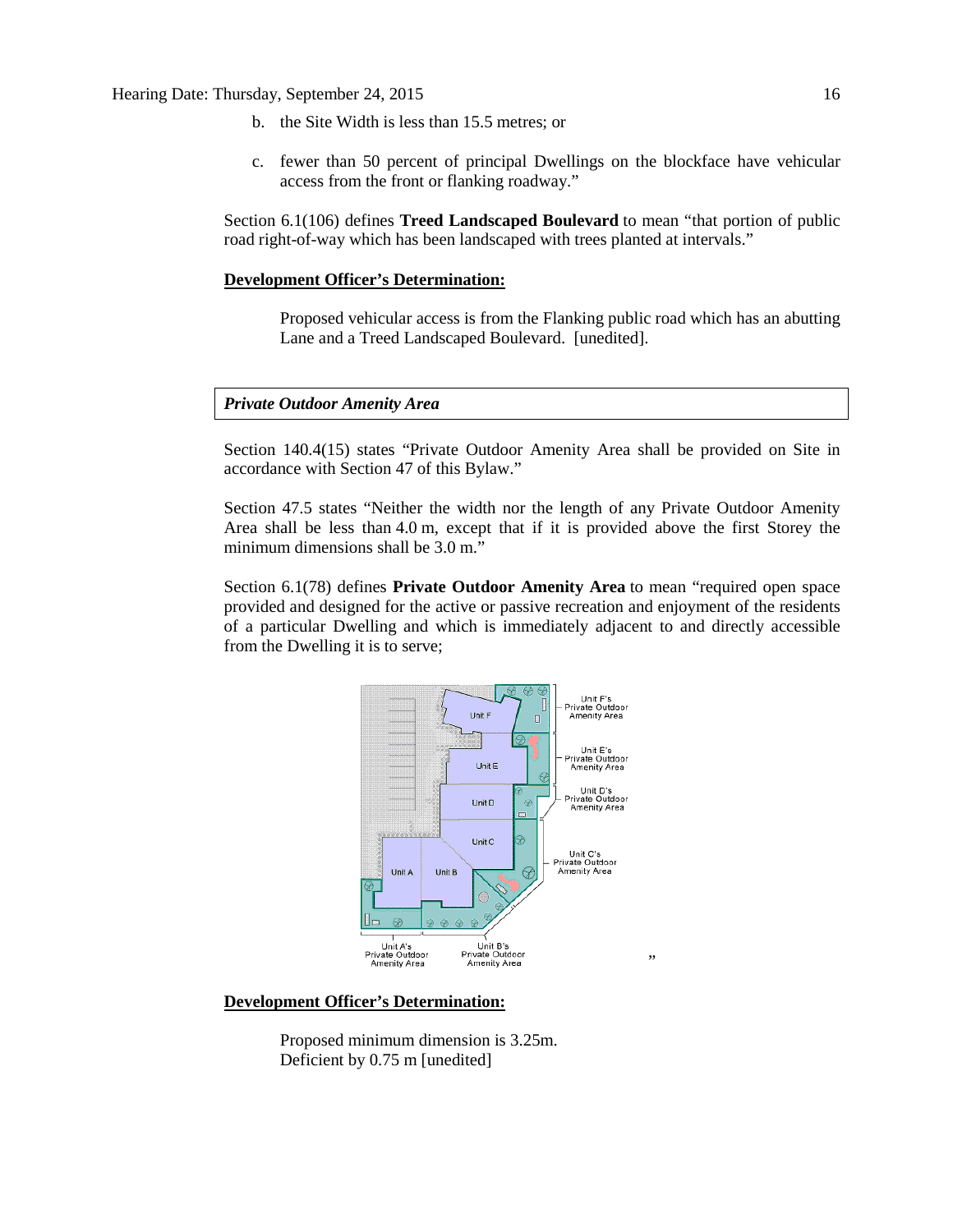*Vehicular Parking Requirement*

|                                                   | Minimum                    | Maximum | TOD minimum       | TOD maximum |
|---------------------------------------------------|----------------------------|---------|-------------------|-------------|
| Sitting<br>Bed<br>Room                            |                            | N/A     | 0.7               | 1           |
| Bachelor<br>Suite                                 |                            | N/A     | 0.7               | 1           |
| Bedroom<br>1<br>Dwelling                          |                            | N/A     | 0.8               | 1           |
| Bedroom<br>$\mathcal{D}_{\cdot}$<br>Dwelling      | 1.5                        | N/A     |                   | 1.5         |
| 3<br><sub>or</sub><br>more<br>Bedroom<br>Dwelling | 1.7                        | N/A     | 1.25              | 1.75        |
| Visitor<br>Parking                                | $\tau$<br>per<br>Dwellings | N/A     | 1 per 7 Dwellings | N/A         |

Section 54.2 Schedule  $1(A)(1)$  provides the following with respect to the **minimum number of Parking Spaces or Garage Spaces Required** for Apartment Housing:

Where such Uses contain three or more dwelling units (or where Semi-Detached Housing, Duplex Housing, or Apartment Housing consisting of fewer than three dwelling units, comprise part of a Multi-Unit Project Development) and are located within 400 metres of an existing LRT station or a future LRT station with a Council-approved Concept Plan, within 400 metres of an existing Transit Centre or a future Transit Centre with a Council-approved Concept Plan, or within 100 metres of a Transit Avenue, the following minimum parking requirements and maximum parking requirements shall apply.

The visitor parking must be readily available to an entrance of the building and be clearly identified as visitor parking.

The Development Officer may accept Tandem Parking spaces of a number that is equivalent to the total required parking minus the total number of Dwellings and minus visitor parking. Visitor parking spaces shall not be in tandem.

Section 54.2(2) states the following with respect to **Location of Vehicular Parking Facilities:**

- …
- (e) except as otherwise provided for in this Bylaw, parking spaces, not including Driveways, that are required in accordance with the minimum standards of this Bylaw shall be located in accordance with the following:
	- i. parking spaces shall not be located within a Front Yard; and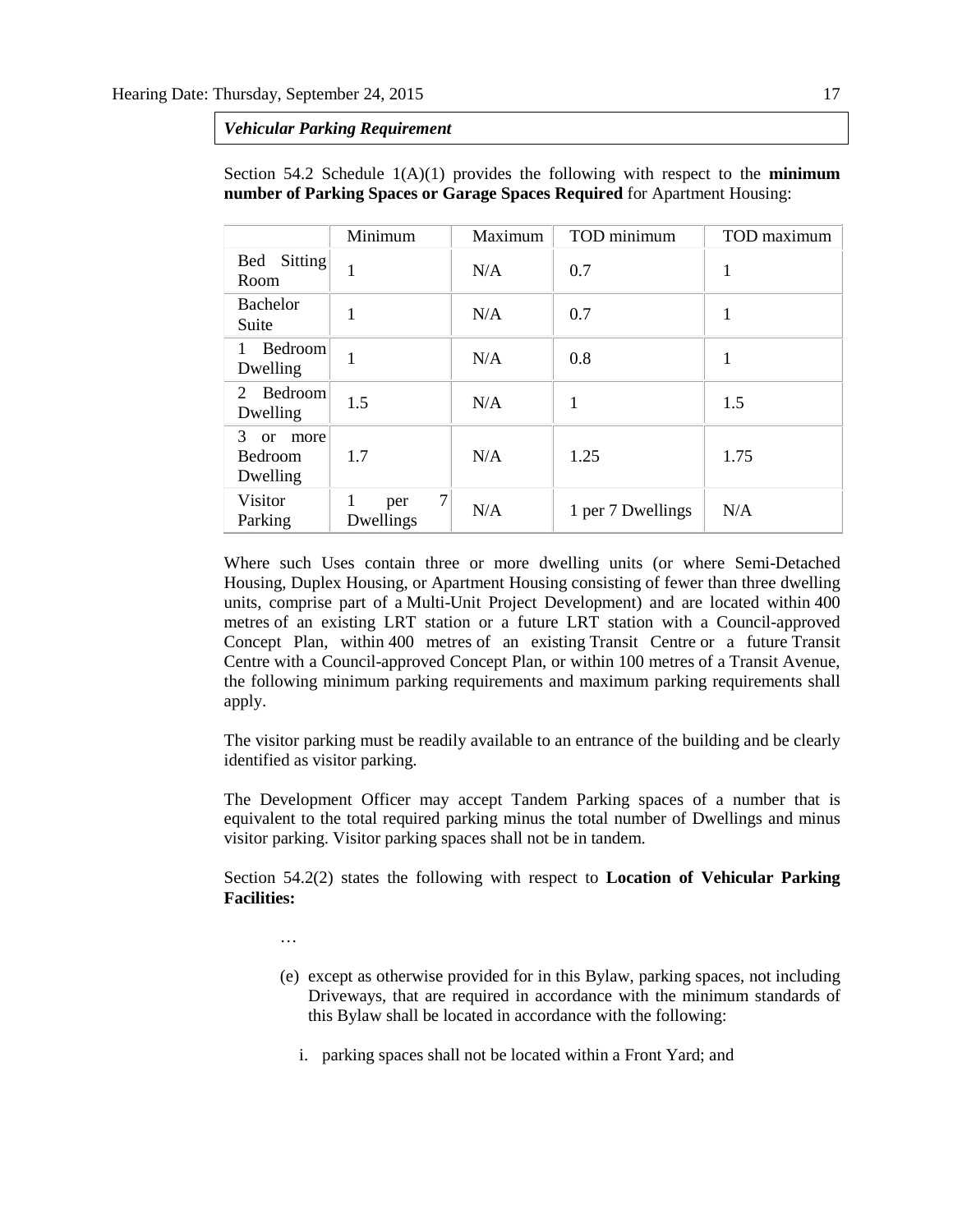…

ii. on a Corner Lot in a Residential Zone, parking spaces, in addition to complying with the other provisions of this Bylaw, shall not be located within the Side Yard abutting the flanking public roadway, other than a Lane. Where the amount of parking provided on a Corner Lot is in excess of the minimum requirements of this Bylaw, the Development Officer shall have the discretion to allow such additional spaces within a Side Yard flanking a public roadway, other than a Lane.

Section 6.1(40) defines **Front Yard** to mean "the portion of a Site abutting the Front Lot Line extending across the full width of the Site, situated between the Front Lot Line and the nearest wall of the principal building, not including projections.



Section 6.1(100) defines **Tandem Parking** to mean "two parking spaces, one behind the other, with a common or shared point of access to the manoeuvring aisle."

#### **Development Officer's Determination:**

Required: 4 Dwellings x  $1.7 = 6.8$  or 7 spaces

Proposed: 7 spaces, but 4 of them (in attached garages) have access from the flanking road and parking # 5 located on required front yard is not allowed. [unedited].

#### NOTICE TO APPLICANT/APPELLANT

Provincial legislation requires that the Subdivision and Development Appeal Board issue its official decision in writing within fifteen days of the conclusion of the hearing. Bylaw No. 11136 requires that a verbal announcement of the Board's decision shall be made at the conclusion of the hearing of an appeal, but the verbal decision is not final nor binding on the Board until the decision has been given in writing in accordance with the *Municipal Government Act.*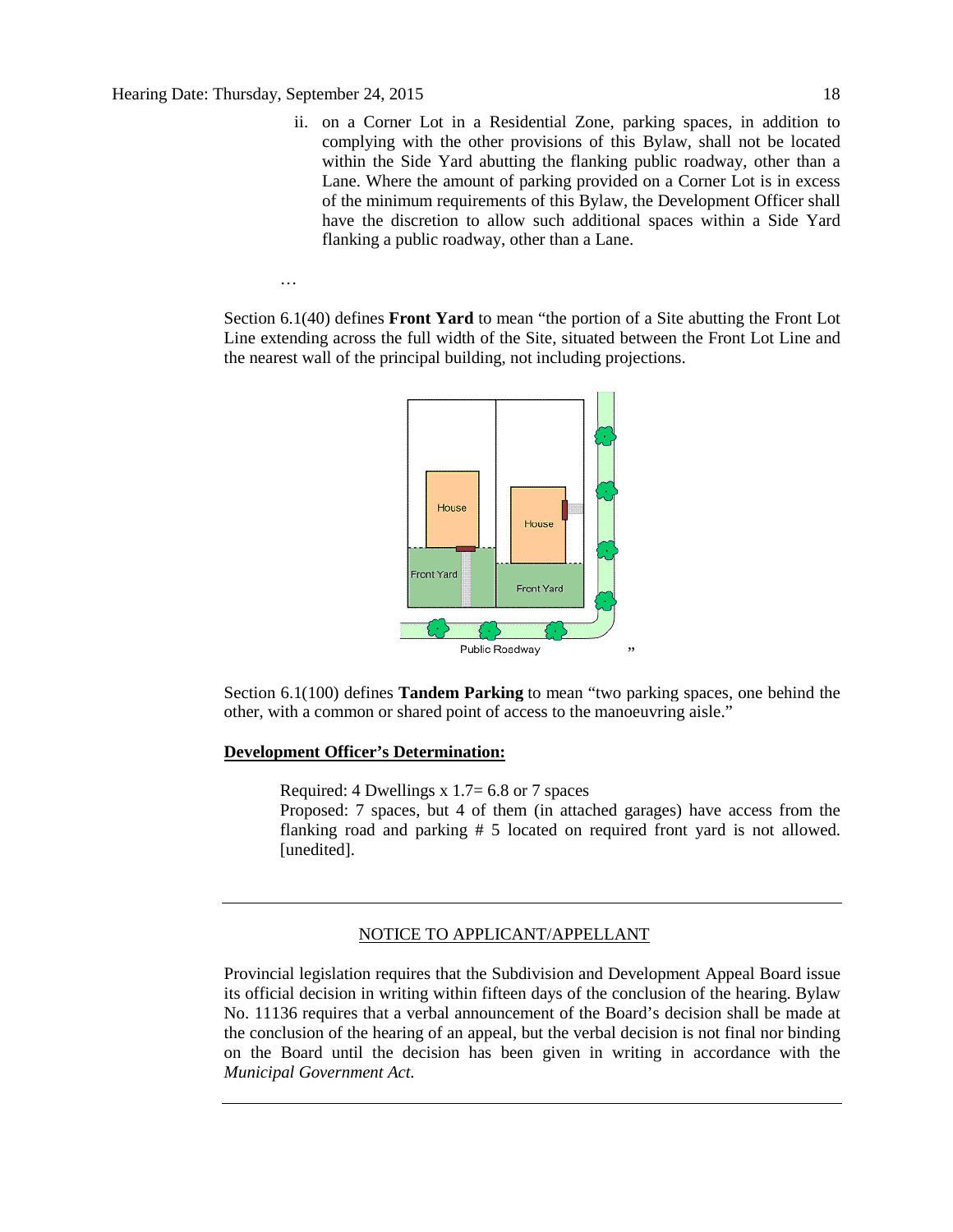| <b>monton</b>                                                                                   | Project Number: 149159648-001<br><b>Application Date:</b><br>JAN 31, 2014                                                 |
|-------------------------------------------------------------------------------------------------|---------------------------------------------------------------------------------------------------------------------------|
|                                                                                                 | June 30, 2015 at 7:54 AM<br>Printed:<br>1 of 2<br>Page:<br><b>Application for</b>                                         |
|                                                                                                 | <b>Major Development Permit</b>                                                                                           |
| This document is a Development Permit Decision for the development application described below. |                                                                                                                           |
|                                                                                                 |                                                                                                                           |
| Applicant                                                                                       | Property Address(es) and Legal Description(s)<br>15104 - 110 AVENUE NW                                                    |
| ALI, ALI ABDULHADI                                                                              | Plan 4874HW Blk 12 Lot 1                                                                                                  |
|                                                                                                 | Specific Address(es)                                                                                                      |
|                                                                                                 | Entryway: 15104 - 110 AVENUE NW                                                                                           |
|                                                                                                 | Entryway: 15106 - 110 AVENUE NW                                                                                           |
|                                                                                                 | Entryway: 15108 - 110 AVENUE NW                                                                                           |
|                                                                                                 | Entryway: 15110 - 110 AVENUE NW                                                                                           |
|                                                                                                 | 15104 - 110 AVENUE NW<br>Building:                                                                                        |
| <b>Scope of Application</b>                                                                     |                                                                                                                           |
| detached Garage.                                                                                | To construct 4 Dwellings of Row Housing with attached Garages and to demolish the existing Single Detached House and rear |
| <b>Permit Details</b>                                                                           |                                                                                                                           |
|                                                                                                 | Contact Person:                                                                                                           |
| Class of Permit:<br>Gross Floor Area (sq.m.): 367.03                                            | Lot Grading Needed?: Y                                                                                                    |
| New Sewer Service Required: Y                                                                   | NumberOfMainFloorDwellings: 4                                                                                             |
|                                                                                                 |                                                                                                                           |
| Site Area (sq. m.): 821.56                                                                      | Stat. Plan Overlay/Annex Area: Mature Neighbourhood Overlay                                                               |
|                                                                                                 |                                                                                                                           |
| I/We certify that the above noted details are correct.                                          |                                                                                                                           |
| Applicant signature:                                                                            |                                                                                                                           |
| <b>Development Application Decision</b><br>Refused                                              |                                                                                                                           |
|                                                                                                 |                                                                                                                           |
|                                                                                                 |                                                                                                                           |
|                                                                                                 |                                                                                                                           |
|                                                                                                 |                                                                                                                           |
|                                                                                                 |                                                                                                                           |
|                                                                                                 |                                                                                                                           |
|                                                                                                 |                                                                                                                           |
|                                                                                                 |                                                                                                                           |
|                                                                                                 |                                                                                                                           |
|                                                                                                 |                                                                                                                           |
|                                                                                                 |                                                                                                                           |
|                                                                                                 |                                                                                                                           |
|                                                                                                 |                                                                                                                           |
|                                                                                                 |                                                                                                                           |
|                                                                                                 |                                                                                                                           |
|                                                                                                 |                                                                                                                           |
|                                                                                                 |                                                                                                                           |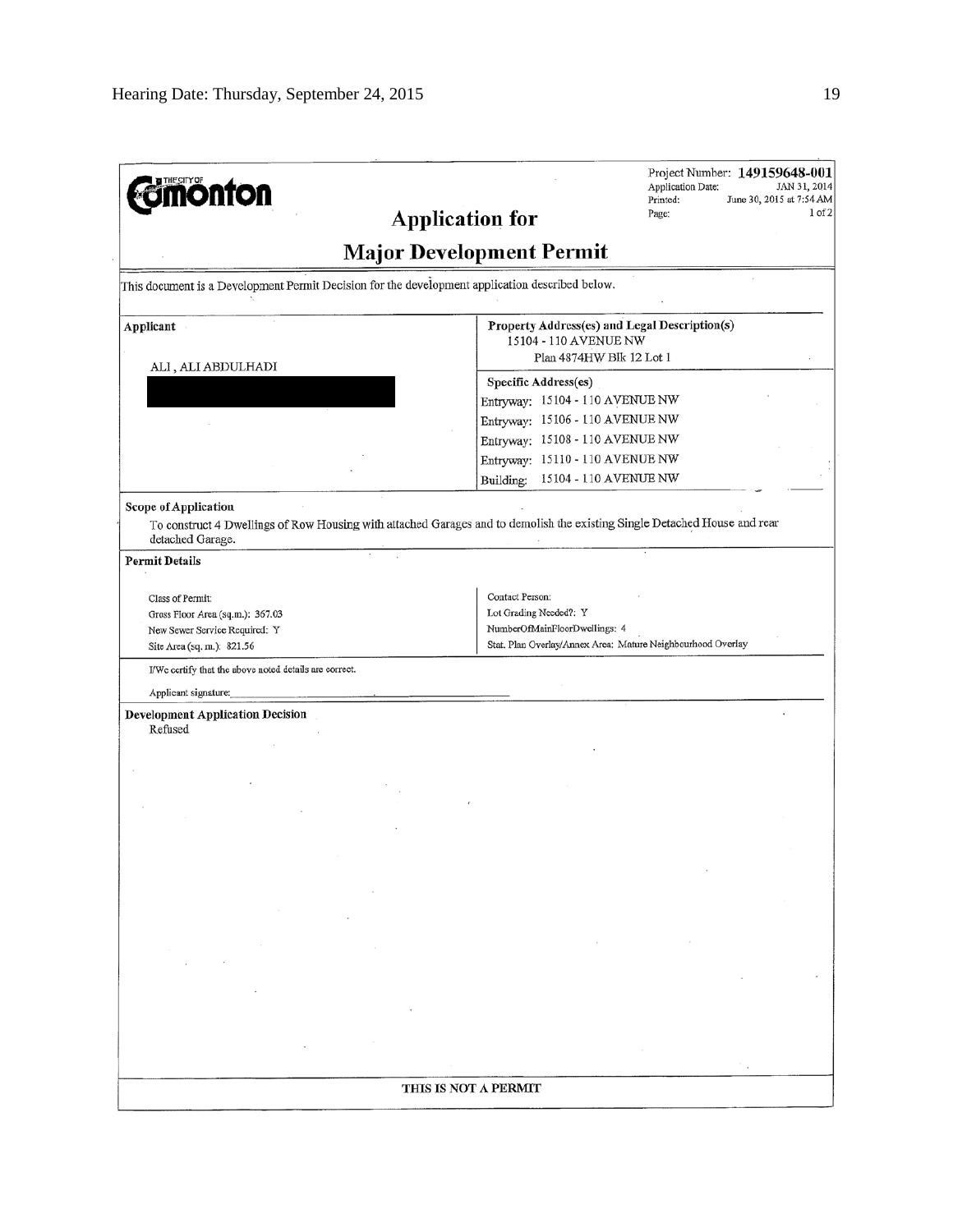| <b>dmönton</b>                                                                                                                                                                   |                                                                                 |                                                 |                      | Project Number: 149159648-001<br>JAN \$1, 2014<br><b>Application Date:</b><br>Printed:<br>June 30, 2015 at 7:54 AM<br>Page:                                                                                                                                                                                                                                                                                                                                                                                                                                                                                                                                        | $2$ of $2$ |
|----------------------------------------------------------------------------------------------------------------------------------------------------------------------------------|---------------------------------------------------------------------------------|-------------------------------------------------|----------------------|--------------------------------------------------------------------------------------------------------------------------------------------------------------------------------------------------------------------------------------------------------------------------------------------------------------------------------------------------------------------------------------------------------------------------------------------------------------------------------------------------------------------------------------------------------------------------------------------------------------------------------------------------------------------|------------|
|                                                                                                                                                                                  |                                                                                 | <b>Application for</b>                          |                      |                                                                                                                                                                                                                                                                                                                                                                                                                                                                                                                                                                                                                                                                    |            |
|                                                                                                                                                                                  |                                                                                 | <b>Major Development Permit</b>                 |                      |                                                                                                                                                                                                                                                                                                                                                                                                                                                                                                                                                                                                                                                                    |            |
| <b>Reason for Refusal</b><br>814.1)<br>the privacy and enjoyment of the neighbouring property.                                                                                   |                                                                                 |                                                 |                      | 1. The general purpose of this Overlay is to ensure that new low density development in Edmonton's mature residential<br>neighbourhoods is sensitive in scale to existing development, maintains the traditional character and pedestrian-friendly design of<br>the streetscape, ensures privacy and sunlight penetration on adjacent properties and provides opportunity for discussion between<br>applicants and neighbouring affected parties when a development proposes to vary the Overlay regulations. (Reference Section<br>Proposed Row Housing shows a 26.51 m long rear facade with multiple windows facing the adjacent Site. This will interfere with |            |
| 2. The minimum Rear Setback shall be 40% of Site depth. (Reference Section 814.3(5))<br>Required $40\% = 37.19$ m x $40\% = 14.876$ m<br>Proposed: 4.55m<br>Deficient by 10.327m |                                                                                 |                                                 |                      |                                                                                                                                                                                                                                                                                                                                                                                                                                                                                                                                                                                                                                                                    |            |
| (Reference Section 814.3(10))                                                                                                                                                    |                                                                                 |                                                 |                      | 3. Regardless of whether a Site has existing vehicular access from the front or flanking public roadway, there shall be no such<br>access where an abutting Lane exists and a Treed Landscaped Boulevard is present along the roadway adjacent to the property line.<br>Proposed vehicular access is from the Flanking public road which has an abutting Lane and a Treed Landscaped Boulevard.                                                                                                                                                                                                                                                                    |            |
| Proposed minimum dimension is 3.25m.<br>Deficient by 0.75 m                                                                                                                      |                                                                                 |                                                 |                      | 4. Neither the width nor the length of any Private Outdoor Amenity Area shall be less than 4.0 m. (Reference Section 47.5)                                                                                                                                                                                                                                                                                                                                                                                                                                                                                                                                         |            |
| 5. Schedule 1- Vehicular Parking Requirement (Reference Section 54.2)<br>Required: 4 Dwellings $x 1.7 = 6.8$ or 7 spaces<br>front yard is not allowed.                           |                                                                                 |                                                 |                      | Proposed: 7 spaces, but 4 of them (in attached garages) have access from the flanking road and parking # 5 located on required                                                                                                                                                                                                                                                                                                                                                                                                                                                                                                                                     |            |
| NOTE: All Sections are referenced from the Edmonton Zoning Bylaw as amended.                                                                                                     |                                                                                 |                                                 |                      |                                                                                                                                                                                                                                                                                                                                                                                                                                                                                                                                                                                                                                                                    |            |
| <b>Rights of Appeal</b><br>Chapter 24, Section 683 through 689 of the Municipal Government Amendment Act.                                                                        |                                                                                 |                                                 |                      | The Applicant has the right of appeal within 14 days of receiving notice of the Development Application Decision, as outlined in                                                                                                                                                                                                                                                                                                                                                                                                                                                                                                                                   |            |
| <b>Issue Date:</b> Apr $10, 2015$                                                                                                                                                |                                                                                 | <b>Development Authority: ANGELES, JOSELITO</b> |                      | Signature:                                                                                                                                                                                                                                                                                                                                                                                                                                                                                                                                                                                                                                                         |            |
| Fees<br>Major Dev. Application Fee<br>Sanitary Sewer Trunk Fund 2012+<br>Lot Grading Fee<br>Total GST Amount:<br><b>Totals for Permit:</b><br>(\$3,094.00 outstanding)           | <b>Fee Amount</b><br>\$770.00<br>\$2,654.00<br>\$440.00<br>\$0.00<br>\$3,864.00 | Amount Paid<br>\$770.00<br>\$770.00             | Receipt#<br>01445286 | Date Paid<br>Jan 31, 2014                                                                                                                                                                                                                                                                                                                                                                                                                                                                                                                                                                                                                                          |            |
|                                                                                                                                                                                  |                                                                                 |                                                 |                      |                                                                                                                                                                                                                                                                                                                                                                                                                                                                                                                                                                                                                                                                    |            |
|                                                                                                                                                                                  |                                                                                 | THIS IS NOT A PERMIT                            |                      |                                                                                                                                                                                                                                                                                                                                                                                                                                                                                                                                                                                                                                                                    |            |